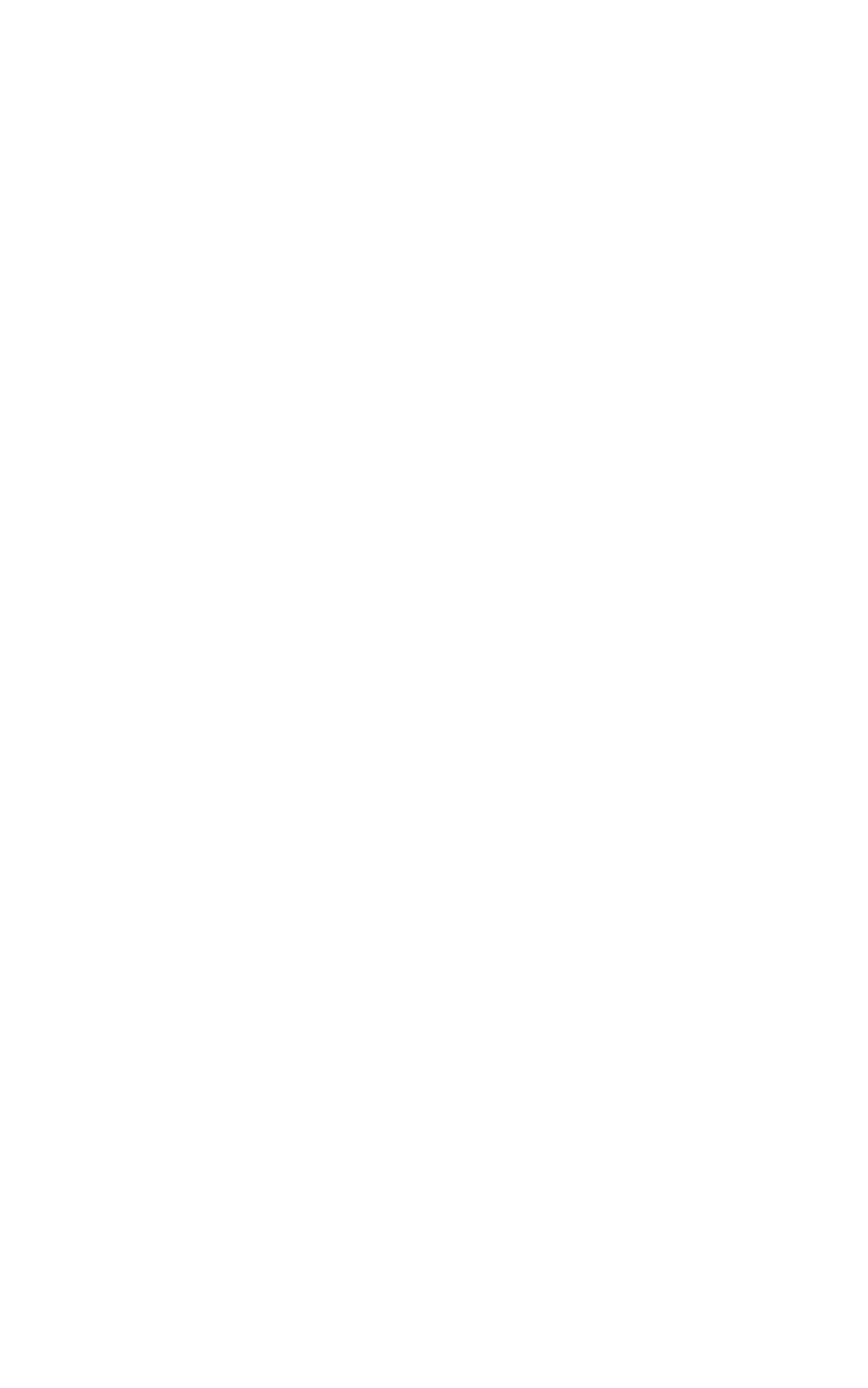# DOMINION OVER SICKNESS AND DISEASE

JONATHAN SHUTTLESWORTH

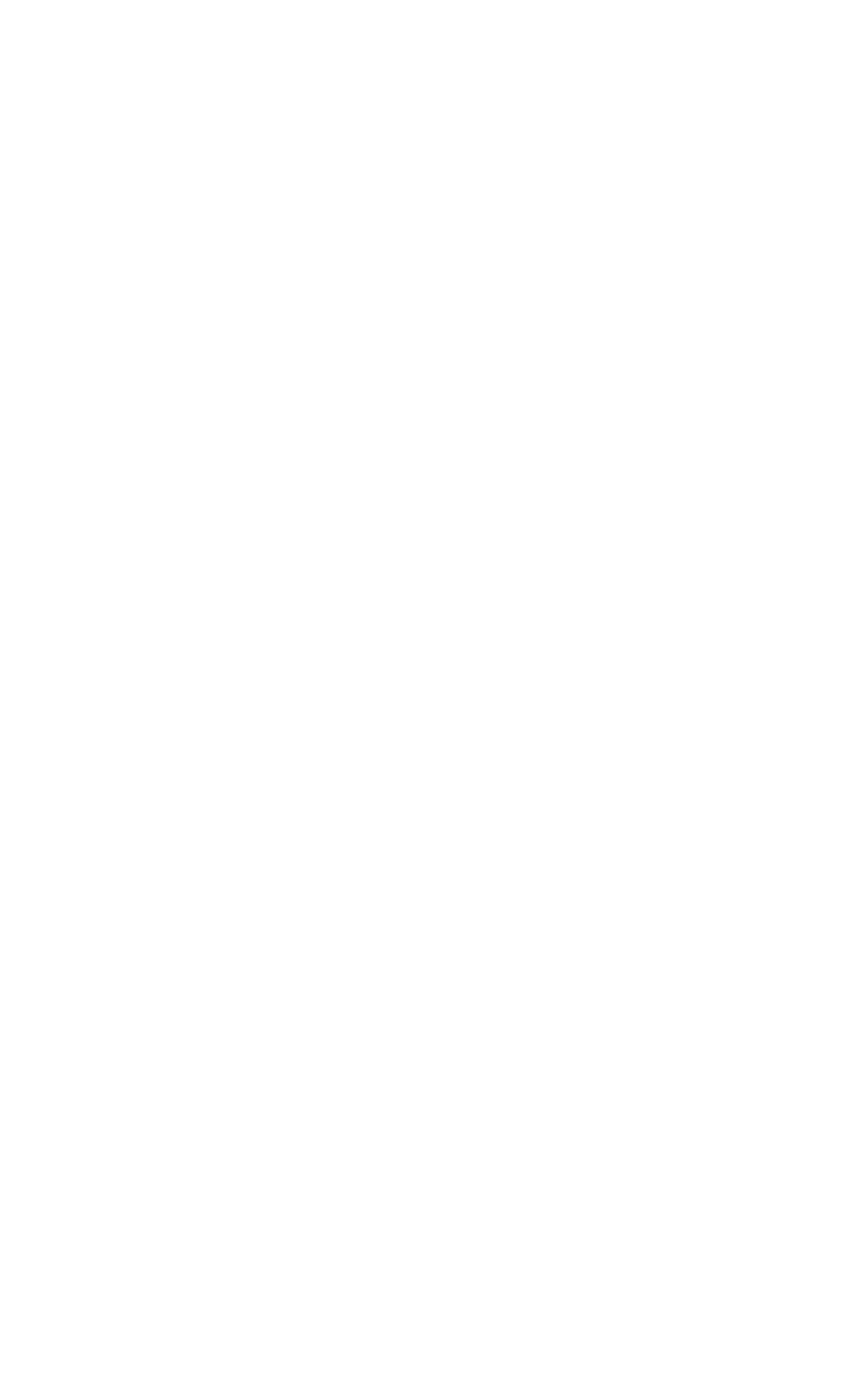# CONTENTS

| A Very Important Introduction                             |     |
|-----------------------------------------------------------|-----|
| The Four Categories of Sickness and Disease               | I I |
| The Thirteen Pillars of Divine Healing                    | I 7 |
| Six Biblical Reasons Why You Can Be Healed<br>Immediately | 45  |
| Reader Notes:                                             | 5 I |
| About Jonathan Shuttlesworth                              | 53  |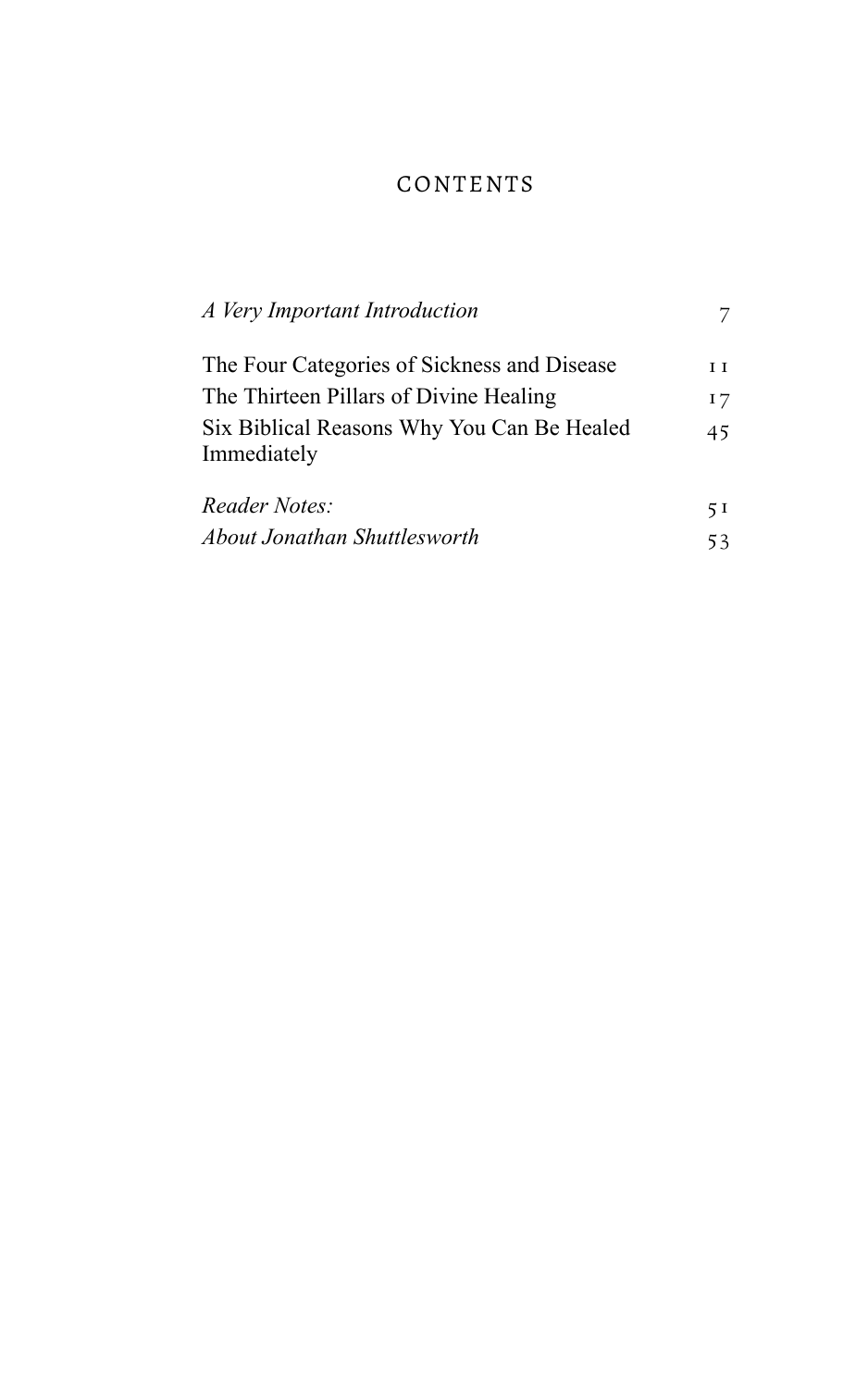Without limiting the rights under copyright(s) reserved below, no part of this publication may be reproduced, stored in or introduced into a retrieval system, or transmitted, in any form, or by any means (electronic, mechanical, photocopying, recording, or otherwise) without the prior permission of the publisher and the copyright owner.

The scanning, uploading, and distribution of this book via the internet or via any other means without the permission of the publisher and copyright owner is illegal and punishable by law. Please purchase only authorized copies, and do not participate in or encourage piracy of copyrighted materials. Your support of the author's rights is appreciated.

Unless stated otherwise, all scripture references are from the King James Version of *The Bible*.

Copyright © 2019 by Jonathan Shuttlesworth. All rights reserved under International and Pan-American Copyright Conventions.

Book design by eBook Prep www.ebookprep.com Cover design by Justin Stewart www.justifii.com

February, 2020 ISBN: 978-1-64457-143-9

#### *Rise UP Publications*

644 Shrewsbury Commons Ave Ste 249 Shrewsbury PA 17361 United States of America www.riseUPpublications.com Phone: 866-846-5123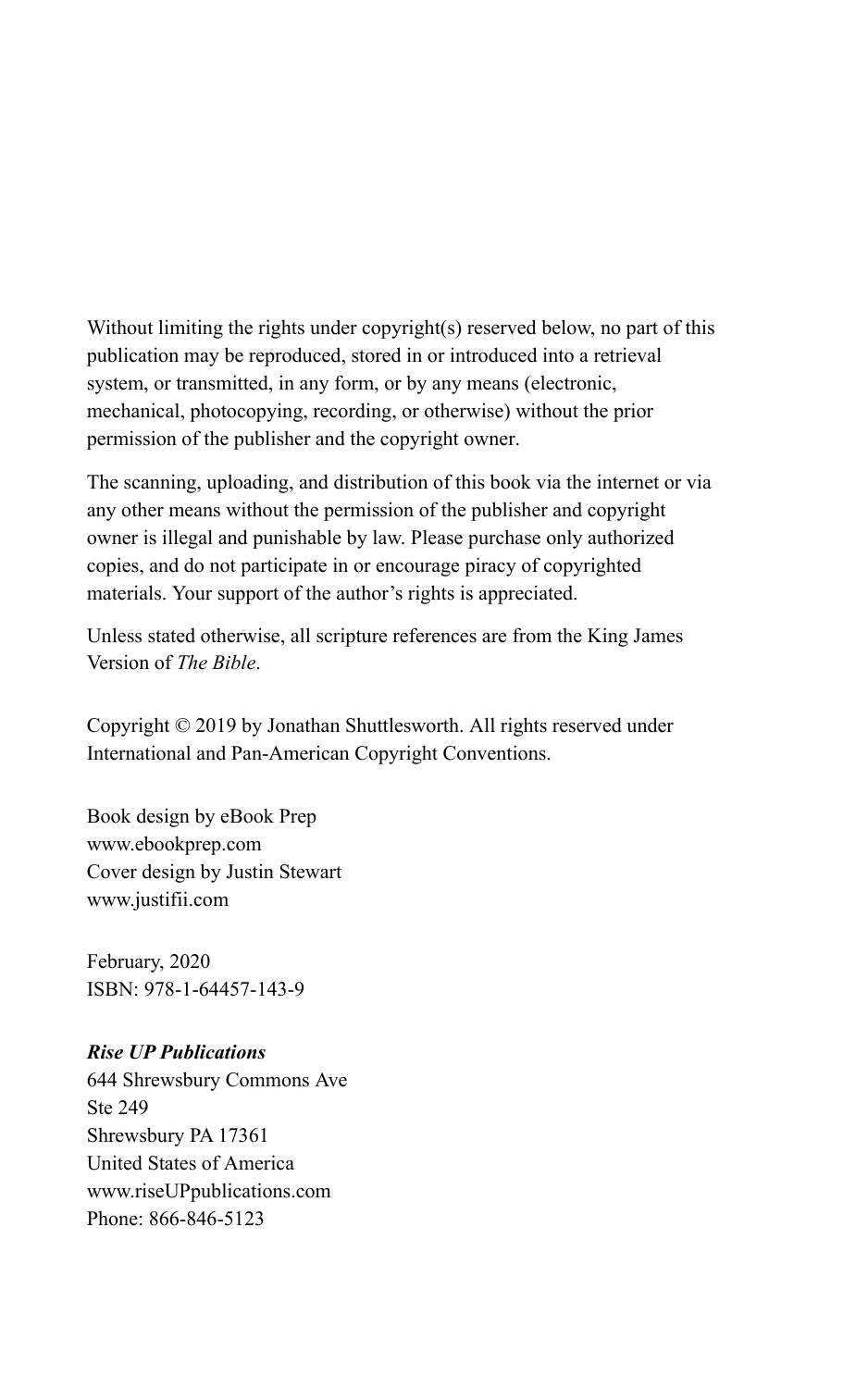# A VERY IMPORTANT INTRODUCTION



In my time traveling this planet as a Minister of The Gospel of Jesus Christ, two things have stood out more than anything else.

The heartbreaking stories of lovely men and women who have been victimized by The Devil. One horrific story after another; people created in the image of God rendered helpless by Satan's power.

The supremacy of Christ's power to destroy all the devil's work, rendering his attacks powerless. Time and again, those with no hope, even given up to die, have their story gloriously rewritten by Jesus.

One of Satan's favorite ways to victimize mankind is through sickness and disease. With all the advancements of modern medicine, many are as helpless as they would have been 2,000 years ago! Their only hope is Jesus. Yet, just like 2,000 years ago, religious leaders have seeded doubt into their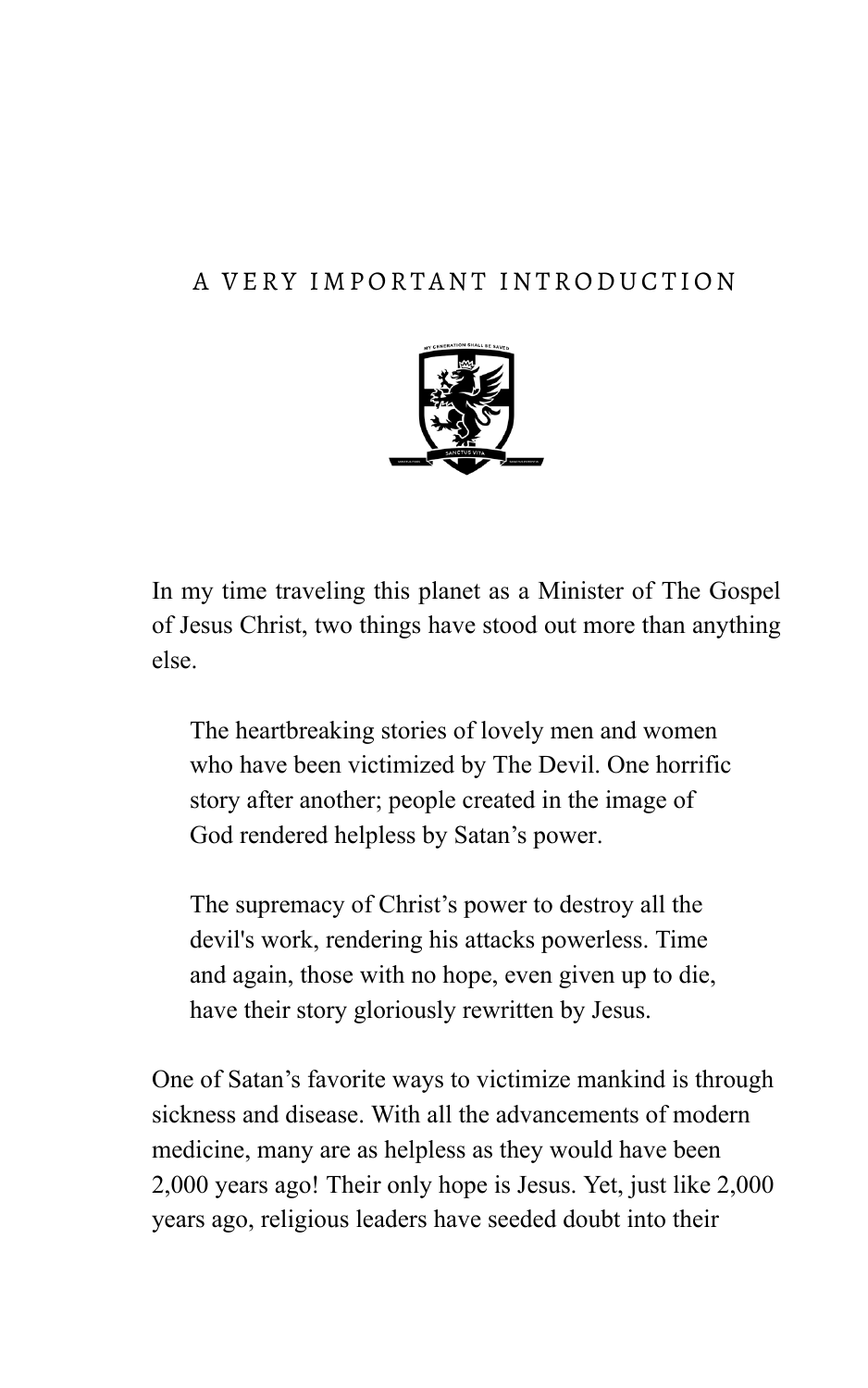hearts, claiming God no longer does the miracles of The Bible. What foolishness!

God NEVER changes! Jesus Christ is the same, yesterday, today and forever! Furthermore, Christ's commission to those in ministry has never changed: wherever you go to preach heal the sick.

This book is a potent exploration of God's nature and magnanimous healing power. Perhaps you have been victimized in your health? I've written this to you. This book does not merely contain information. It contains the revelation of The Risen Christ that has brought complete transformation and immediate help to the suffering for thousands of years.

I've broken this book into three sections. Christ's dominion over all four categories of sickness and disease; thirteen pillars of divine healing, and six reasons you can expect God to heal you immediately.

Even if you are reading this on a hospice bed, I believe God will raise you up. Anything damaged in your body can be healed and anything too damaged to be healed can be replaced.

Many great healing evangelists were given up to die. When they received their healing, they carried unshakable confidence in God's power to heal others. I believe you will join their ranks! Truly, what The Devil meant for bad, God will turn to good. Satan will rue the day he didn't kill you when he had the chance.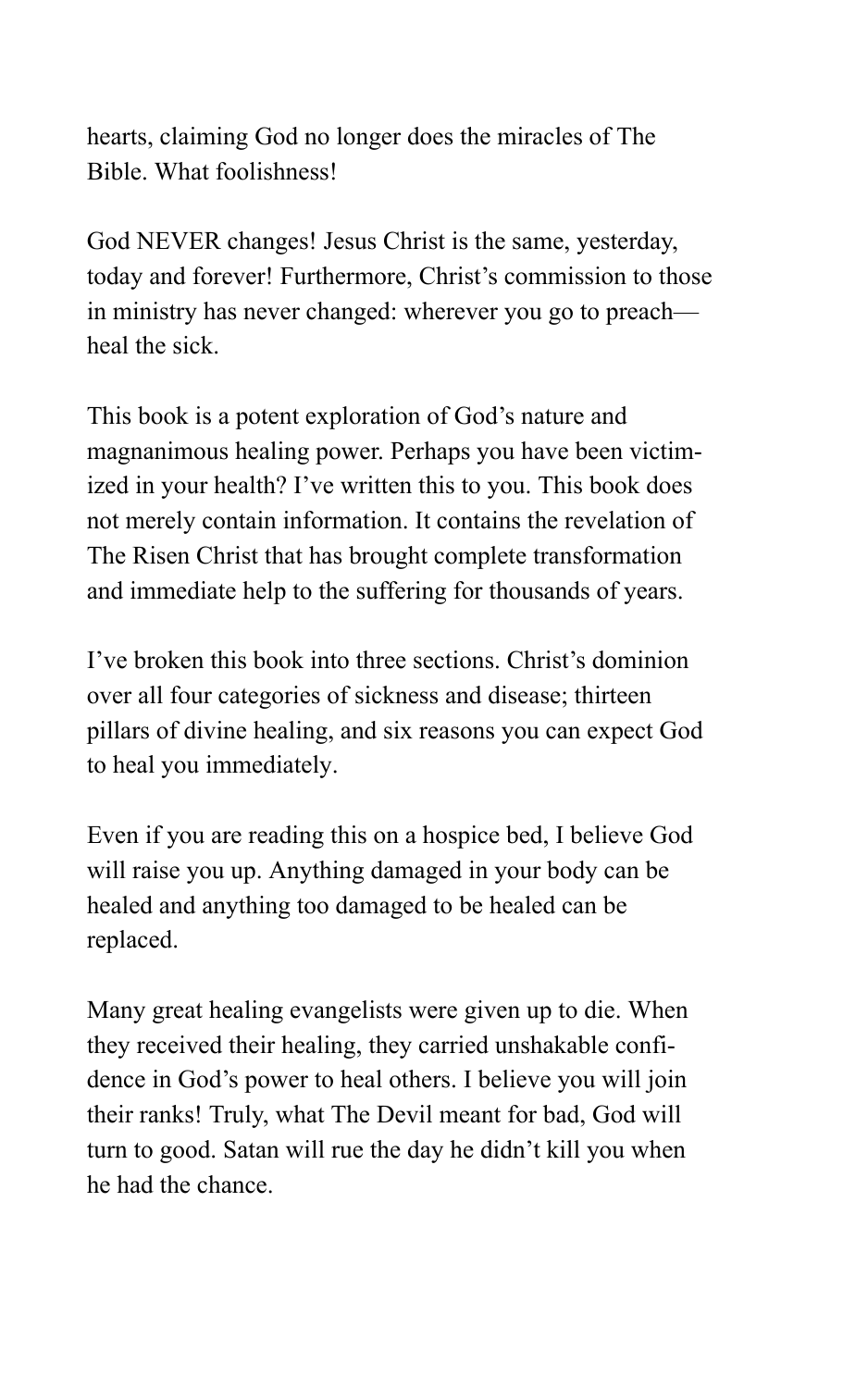God created the whole world in six days; He won't need more than one hour to solve your troubles.

There's nothing The Devil has done to you that God can't do something about TODAY.

Love Always,

Jonathan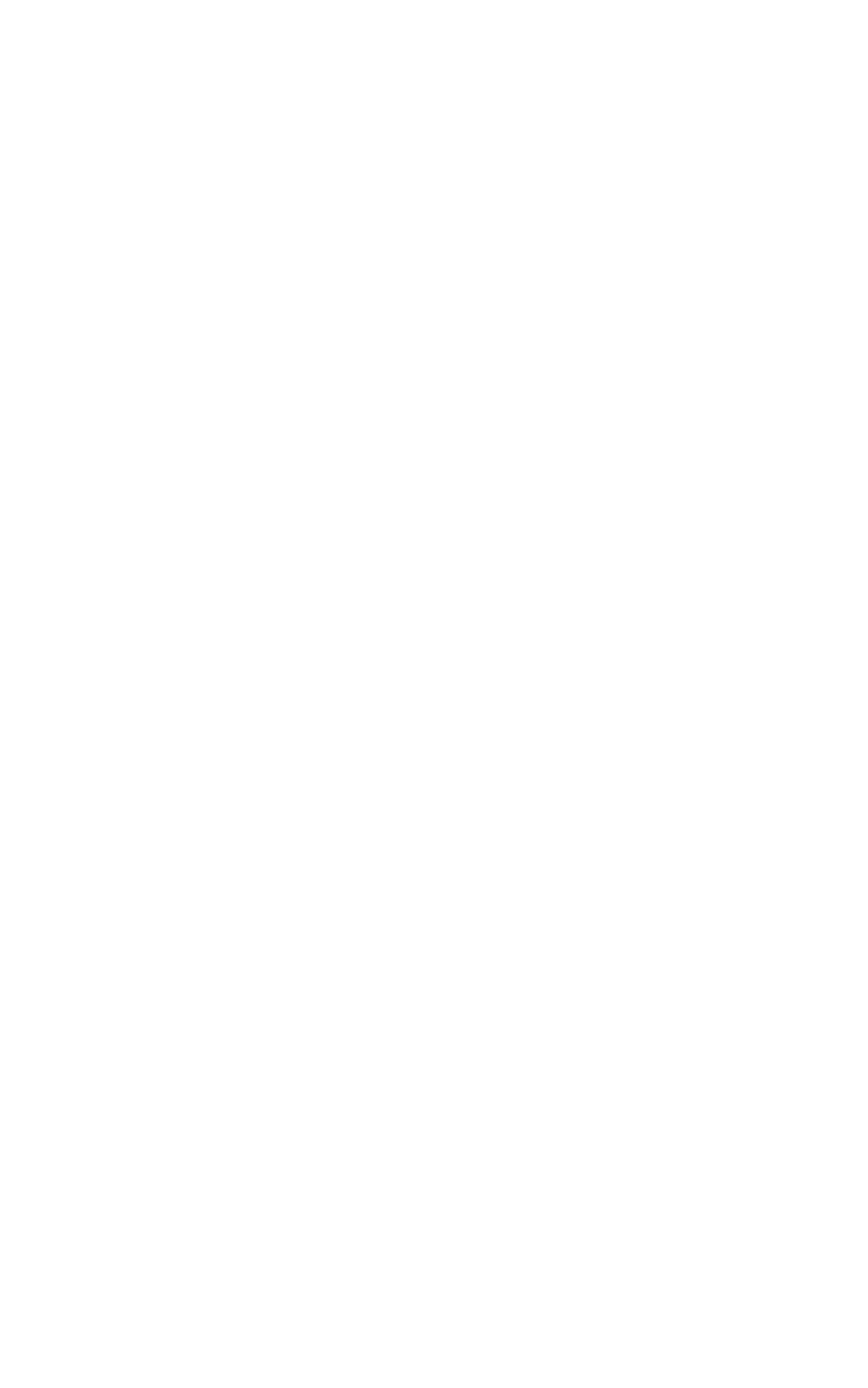# THE FOUR CATEGORIES OF SICKNESS AND DISEASE



In our family, we call the eighth chapter of Matthew, the healing chapter of the New Testament. In the first seventeen verses, Jesus takes dominion over all sickness and all n our family, we call the eighth chapter of Matthew, the healing chapter of the New Testament. In the first sevendisease.

All sickness and all disease can be broken into four categories, and Jesus dominates all four—dominion He also gave His Church, which is His Body.

*Large crowds followed Jesus as he came down the mountainside. Suddenly a man with leprosy approached him and knelt before him. Lord, the man said, I know if you want to, you can heal me and make me clean. Jesus reached out his hand and touched the man. "I am willing," he said. "Be clean!" Immediately he was cleansed of his leprosy.* 

 $-$  MATTHEW 8:1-3 (NLT)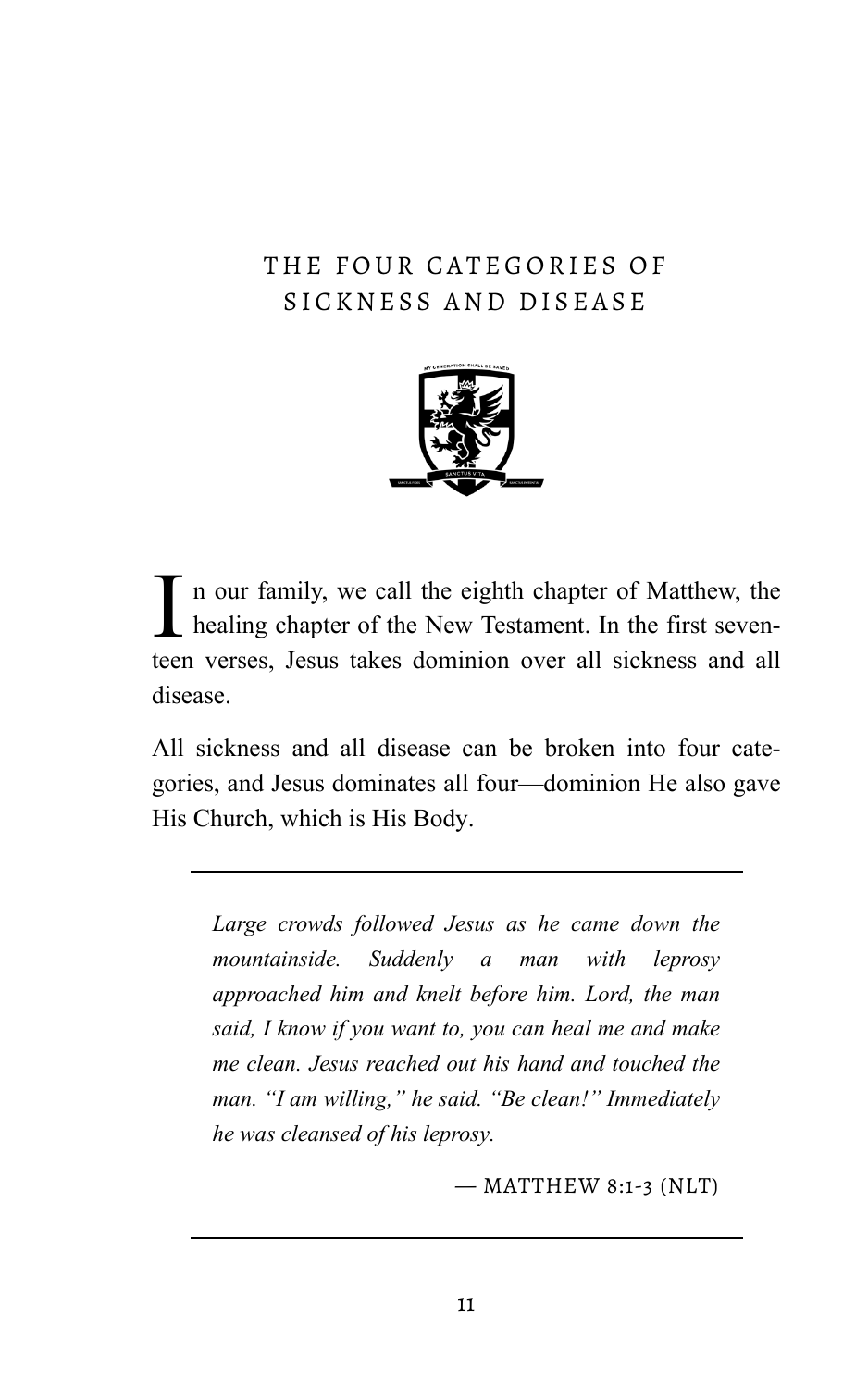Before Jesus healed the leper, He corrected him because Jesus has no favorites. The Bible says in Acts 10:34 that God is no respecter of persons. So, when Jesus answered this man's question, He answered everyone who would wonder, is it God's will to heal me?

"Lord," the man said, "I know if you want to, you can heal me and make me clean."

This is what trips up so many people. They know God can heal, but they're not sure if he'll do it for them. But when Jesus answered this man, He also answered you.

```
"I am willing," Jesus said.
```
And I want you to know that if you need healing or you desire healing, you never have to wonder how Jesus feels about it. He wants to.

"I am willing," He said, "be clean," and instantly the leprosy disappeared. Then Jesus said to him, "See that you don't tell anyone. But go, show yourself to the priest and offer the gift Moses commanded, as a testimony to them."

When Jesus returned to Capernaum a Roman officer came and pleaded with him, "Lord, my young servant lies in bed paralyzed and in terrible pain."

Jesus said, "I will come and heal him."

But the officer said, "I'm not worthy to have you come into my home. Just say the word from where you are and my servant will be healed. I know this because I am under the authority of my superior officers, and I have authority over my soldiers. I only need to say, 'Go,' and they go, or 'Come,' and they come. And if I say to my slaves, 'Do this,' they  $d$ o it."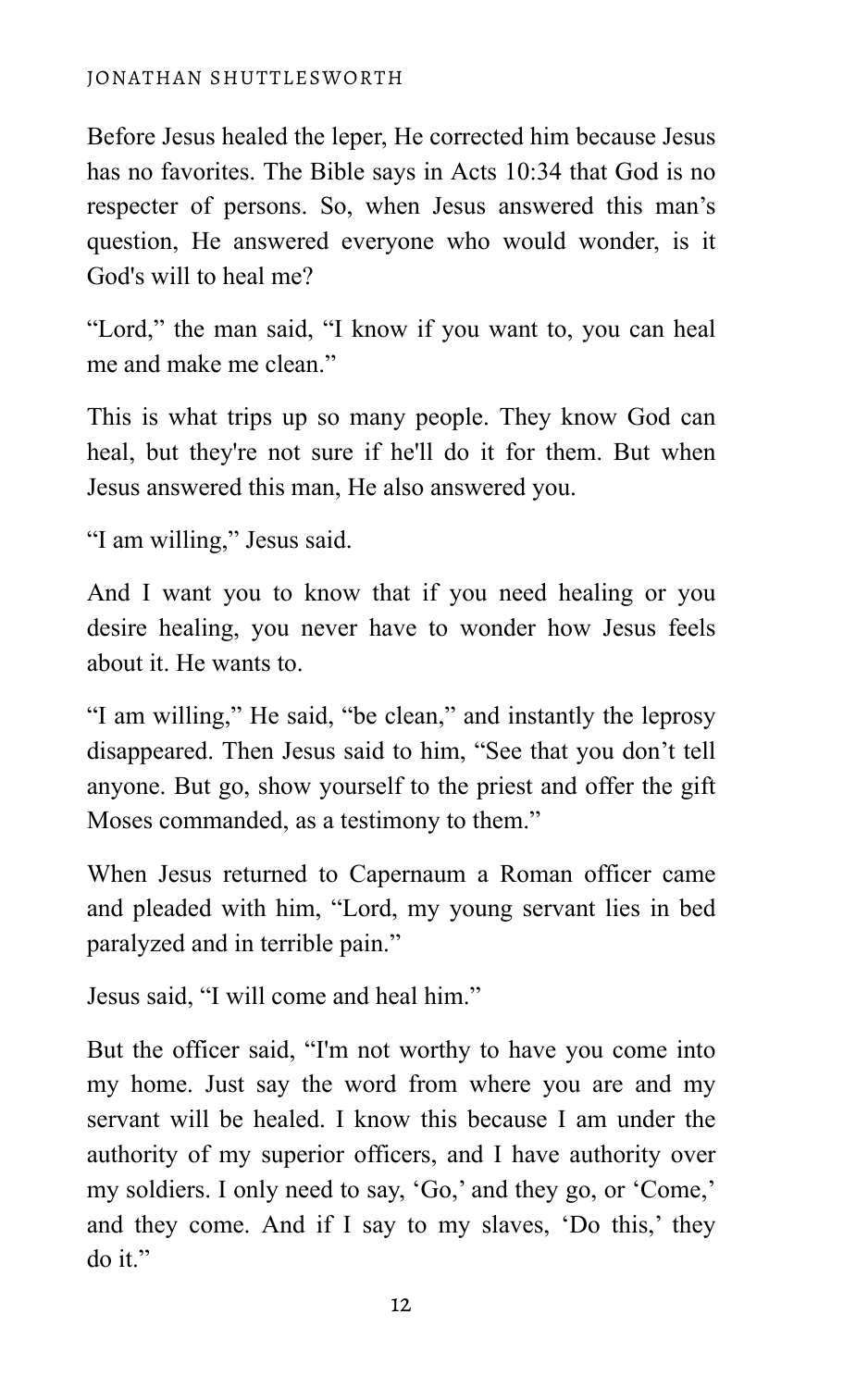When Jesus heard this, he was amazed. Turning to those who were following him, he said, "I tell you the truth, I haven't seen faith like this in all Israel! And I tell you this, that many Gentiles will come from all over the world—from east and west—and sit down with Abraham, Isaac, and Jacob at the feast in the Kingdom of Heaven. But many Israelites—those for whom the Kingdom was prepared—will be thrown into outer darkness, where there will be weeping and gnashing of teeth."

Then Jesus said to the Roman officer, "Go back home. Because you believed, it has happened." And the young servant was healed that same hour.

When Jesus arrived at Peter's house, Peter's mother-in-law was sick in bed with a high fever. But when Jesus touched her hand, the fever left her. Then she got up and prepared a meal for him.

That evening many demon-possessed people were brought to Jesus. He cast out the evil spirits with a simple command, and he healed all the sick. This fulfilled the word of the Lord through the prophet Isaiah, who said, "He took (*not will take, not is taking, he took*) our sicknesses and removed (*not is removing, not will remove, he removed*) our diseases."

Jesus took our sicknesses and removed our diseases.

There are four categories in which all sickness and disease fall, and Jesus dominated all four.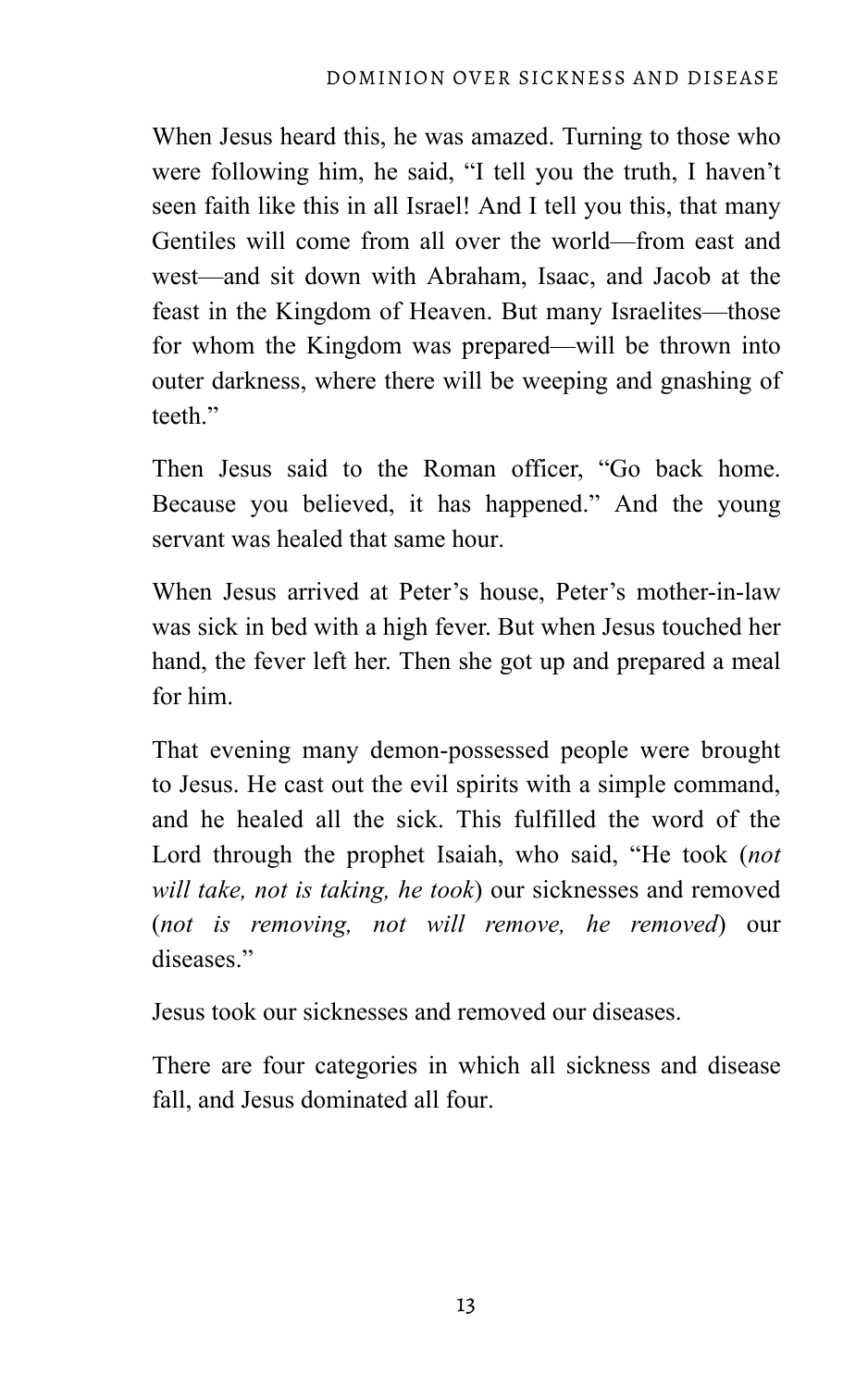# FLESH AND PHYSICAL STRUCTURE

Leprosy decays the skin, decays joints, decays knees, decays discs and bone. Anything that attacks the structural makeup of the body, the flesh, and the skin, Jesus healed it.

## NERVOUS SYSTEM

"My servant lies in bed paralyzed and in terrible pain" diseases that attack the body's nervous systems, Parkinson's disease, multiple sclerosis, fibromyalgia. Jesus spoke the word and the disease left him.

## BLOOD DISORDERS

Peter's mother-in-law was sick in bed with a high fever and Jesus touched her hand. Another translation says He spoke to the fever. Fevers reside in the blood. HIV, hepatitis A, B, and C, sickle cell anemia, any disease that's in the blood, Jesus spoke and it was healed.

## DEMONIC SPIRITS

That evening they brought unto Jesus many who were sick and who were possessed by demons.

In about one out of every three people whom Jesus healed, a demon had to be dealt with. Thou spirit of infirmity (Luke 13:11), thou spirit that makes this boy deaf and mute (Mark 9:25). There's a category of demons that work to afflict bodies.

That's why there's still people today, even with all the advancements in medical science, who go to the doctor and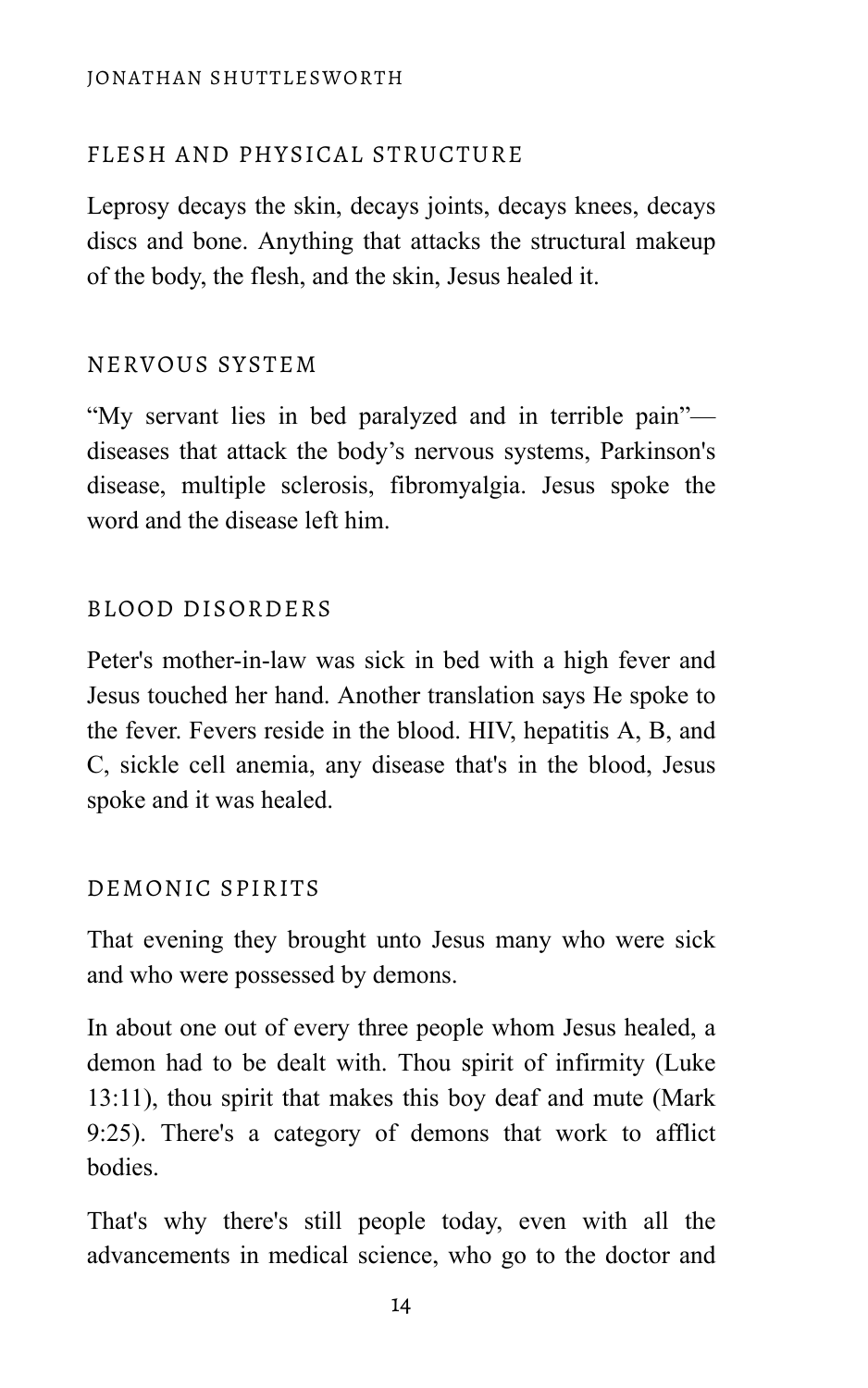hear "we don't have any clue why this is happening, we don't know how to treat it, we've never seen this happen before." It's because those demons Jesus dealt with back then never died. And they still look to afflict people today. But thankfully the same power Christ used to destroy their hold on the human body has been given to the believer today.

Any disease or sickness you're battling, or have battled, or you've come in contact with when ministering to the sick, will fall into one of those four categories. Jesus took care of all four, easily, and He gave His Church the same dominion.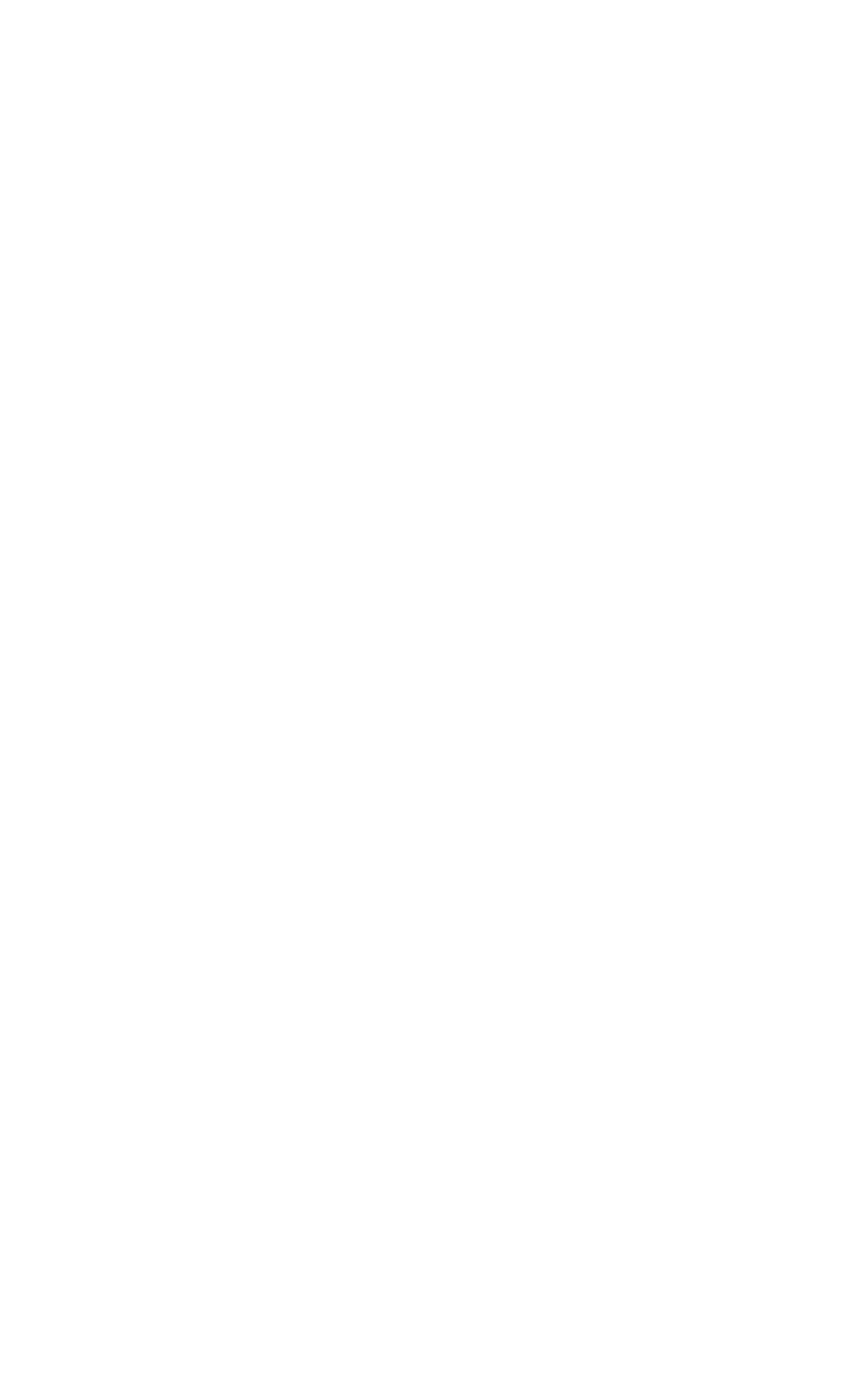# THE THIRTEEN PILLARS OF DIVINE HEALING



**Example 1** alone, and you conceive divine healing. ach of these thirteen pillars from God's Word can stand A alone, and you can put your faith in any one of them to

But knowing and understanding all thirteen will make your faith unshakable because you're not basing divine healing on just one verse. It'll sound laughable for anyone to question divine healing after you see this from God's word.

## 1: SICKNESS IS FROM THE DEVIL

Sickness is not part of life or old age. That's the first thing you have to shake off because the world trains you, and in church they train you, that sickness and disease are part of life.

You hear, "Well, you know I'm turning fifty now, and the eyes are the first thing to go. When it turns Winter, I always get sick. When it's Spring, my allergies act up."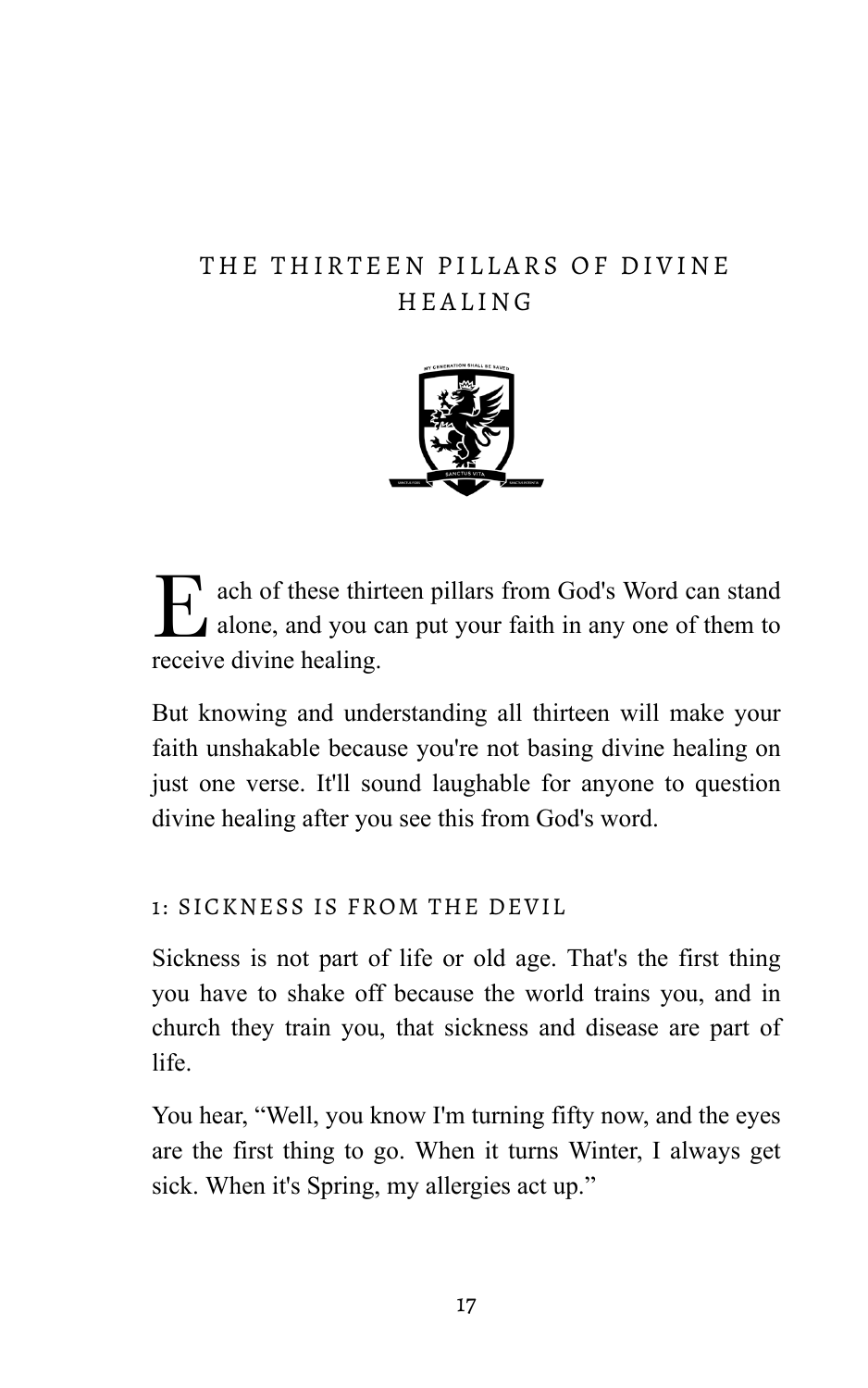When you see sickness and disease as part of life, you'll always have it.

When you see sickness and disease as something that comes from the devil, a strength will rise up in your spirit to attack it and throw it out of your life, and out of other people's lives, too.

How do you know sickness and disease are from the devil? Here are three scriptures that clearly identify the author of sickness and disease.

*"Then Satan went forth from the presence of God and smote Job with boils."*

 $-$  JOB 2:7

Many people like to interpret the book of Job as the book where God stopped blessing people and started to curse people, instead.

Then there are people who will tell you God made Job sick. God was *not* the author of Job's sickness. In fact, in the last chapter of Job, God restored double to Job everything he lost.

Job 2:7 clearly states "Then Satan went forth from the presence of God and smote Job with boils."

Satan was the author of Job's sickness and disease.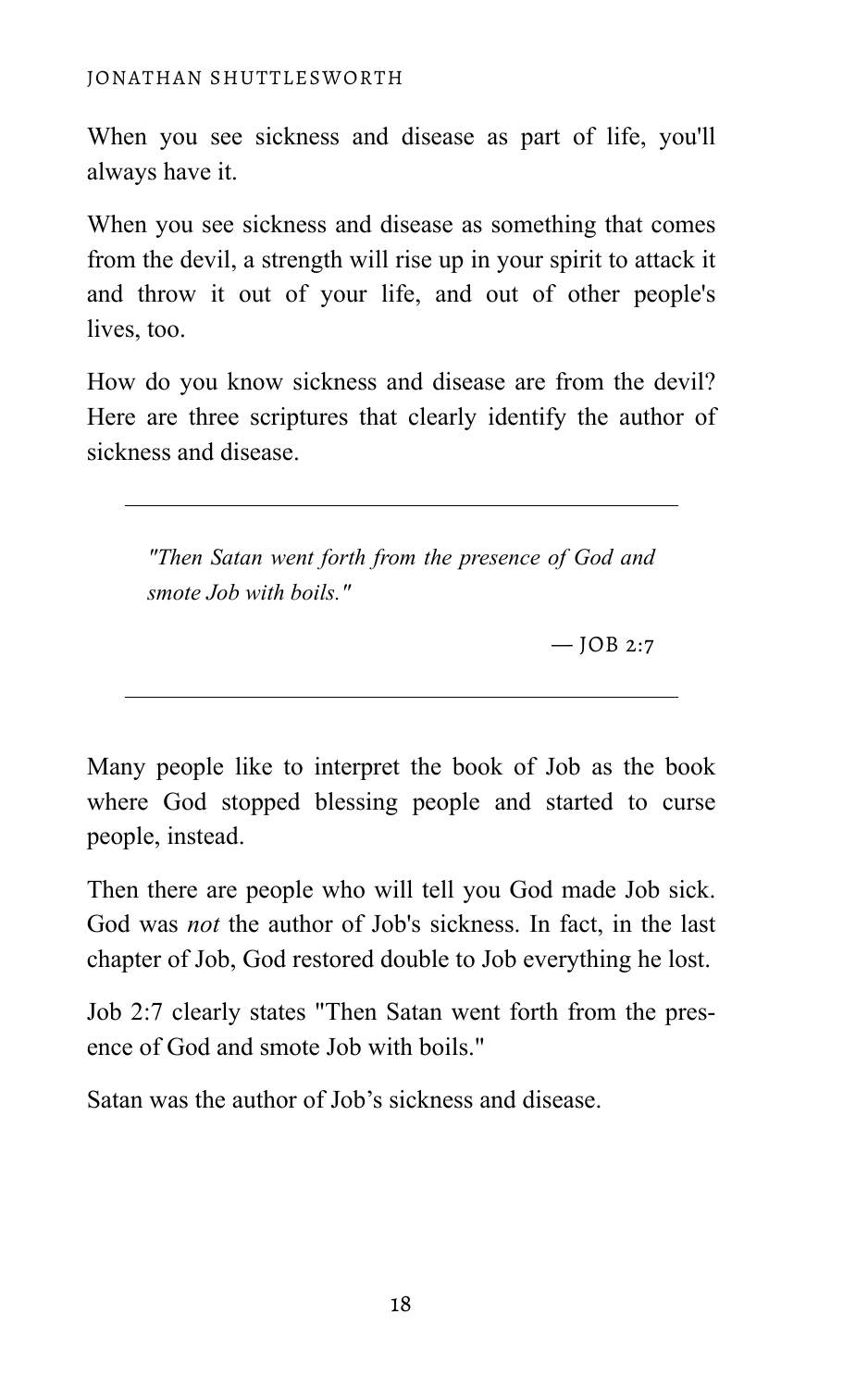*"One Sabbath day as Jesus was teaching in a synagogue, he saw a woman who had been crippled by an evil spirit. She had been bent double for eighteen years and was unable to stand up straight. When Jesus saw her, he called her over and said, "Dear woman, you are healed of your sickness!" Then he touched her, and instantly she could stand straight. How she praised God!"*

— LUKE 13: 10-13 (NLT)

Notice God didn't receive glory when she was sick, as some people teach. God received glory when she was healed.

"But the leader in charge of the synagogue was indignant that Jesus had healed her on the Sabbath day. "There are six days of the week for working," he said to the crowd. "Come on those days to be healed, not on the Sabbath."

But the Lord replied, "You hypocrites! Each of you works on the Sabbath day! Don't you untie your ox or your donkey from its stall on the Sabbath and lead it out for water? This dear woman, a daughter of Abraham, has been held in bondage by Satan for eighteen years." (Luke 13: 14-15, (NLT))

Jesus clearly identified Satan as the author of that woman's infirmity. An evil spirit had crippled her directly, and Satan indirectly. Satan was the author of her problem.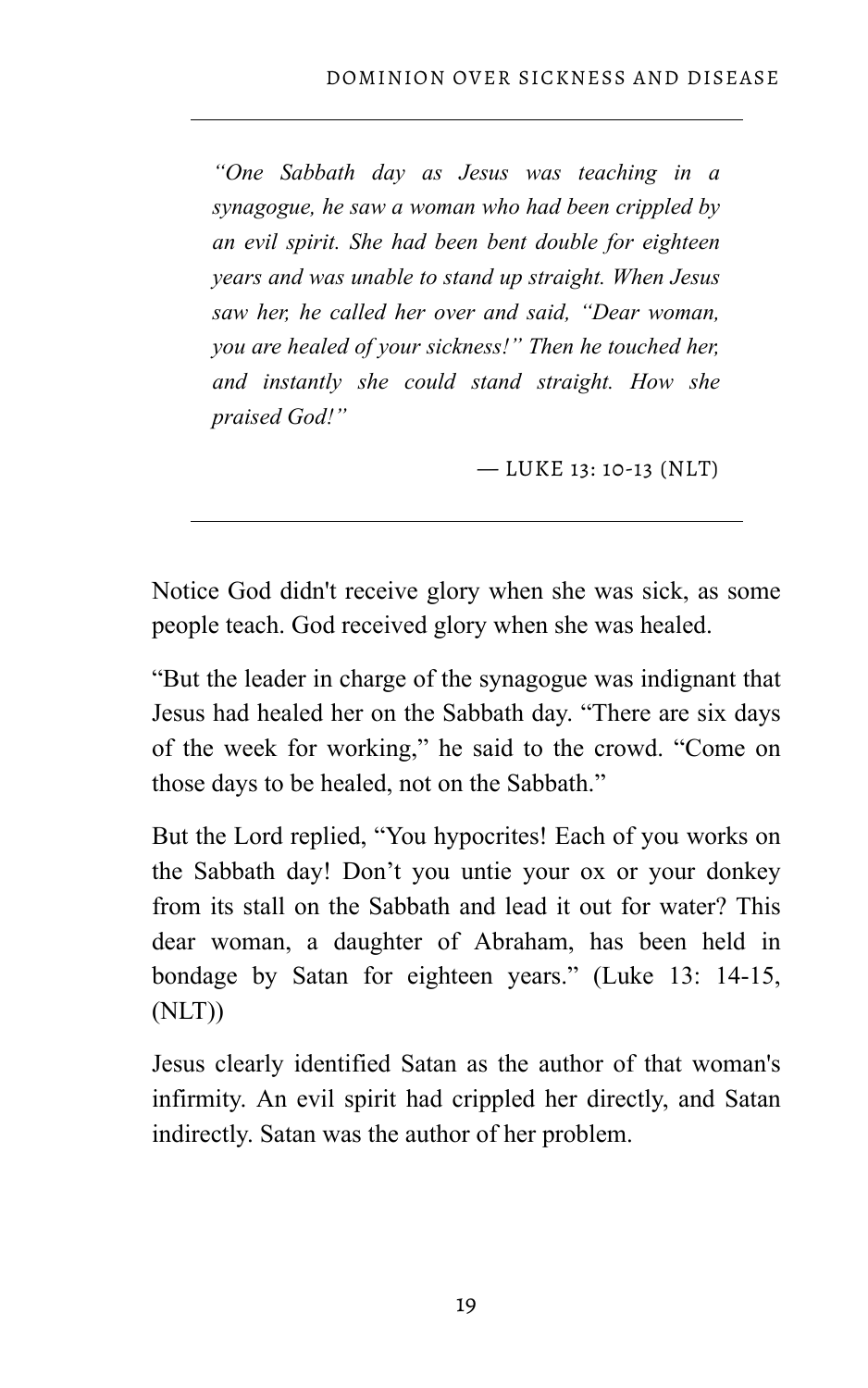*"And you know that God anointed Jesus of Nazareth with the Holy Spirit and with power. Then Jesus went around doing good and healing all who were oppressed by the devil, for God was with him."*

— ACTS 10:38 (NLT)

Don't ever let anybody mislead you. God's *not* the author of 'bad.' God is the author of 'good.'

Jesus said, "The thief comes to steal, kill, and destroy but I have come that you might have life and have it more abundantly." (John 10:10)

Satan steals. Satan kills. Satan destroys. Jesus brings life.

Jesus went about doing good and healing *all*. How many does God want to heal? *All* oppressed by the devil. The devil is the oppressor.

As Nigerian pastor Iorista Jaafar says, "God is a good God and the devil is a bad devil."

Activate your faith for divine healing by settling that sicknesses is from the devil. Sickness is not an inevitable part of life and not an expected part of old age.

There's no record of the disciples being sick on their tour with Jesus. No record of Jesus having to cancel His trip to Capernaum because His allergies were flaring up.

Sickness is from the devil. It is not a part of life or a part of old age.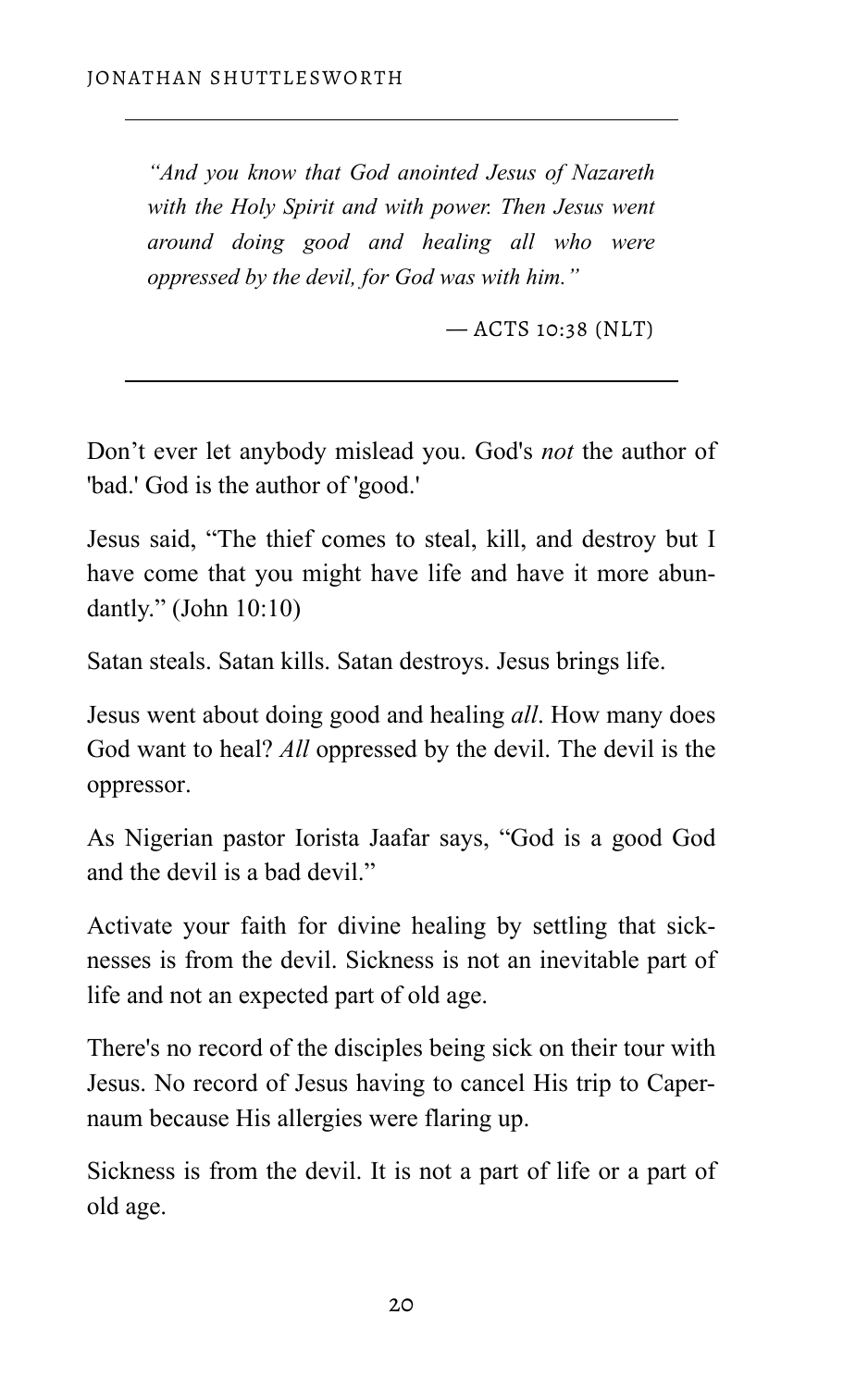## 2: SICKNESS IS A CURSE, NOT A BLESSING

*Christ has redeemed us from all the curse of the law.*

— GALATIANS 3:13

Sickness is a curse, not a blessing.

In Deuteronomy 28:15-68 the curse of the law is outlined. If you read through that passage and underline everything God said is a curse, you'll find sickness and disease all through it. Blindness, tumors, scurvy, fever, blight, and mildew—which speaks of a virus and bacteria.

Then, in verse 61, it goes on to say, "and every sickness and plague there is, even those not mentioned in this book of the law…"

So, the Bible clearly states that *all* sickness and disease, even those not specifically mentioned in the curse of the law, is a curse and specifically part of the curse of the law.

But we have been redeemed.

Galatians 3:13 (KJV) says, "Christ hath redeemed us from the curse of the law, being made a curse for us: for it is written, Cursed is every one that hangeth on a tree."

So many people have only been taught part of what Christ did. They know Jesus died so our sins can be forgiven. Which is true. And if that's the only reason He died, that alone would be great.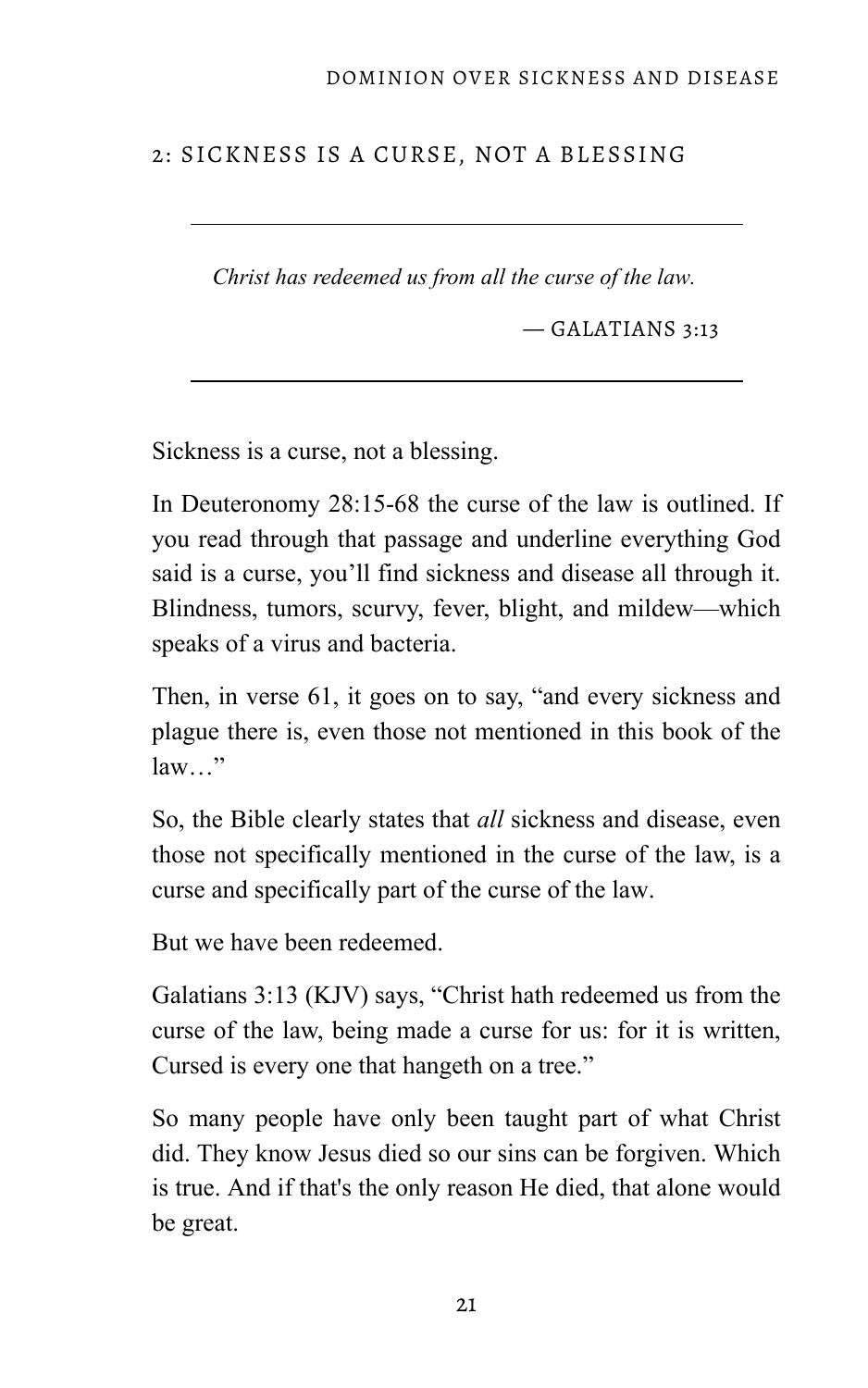But that's not the only reason Jesus died. The Bible says He died to redeem us from the curse of the law and sickness and disease, including every sickness and disease there is, even those not mentioned specifically in the Bible.

Matthew 8:17(NIV) says "He took up our infirmities and bore our diseases." Every sickness and disease that was meant to be laid on me, was laid on Christ. Every sickness and disease meant to be laid on you was laid on Christ. It's illegal for the devil to lay on you what Jesus has already taken in your place. You don't have to double pay for groceries. You don't have to double buy a car; it only has to be paid for once, no matter who paid for it.

Jesus paid the penalty for you to walk free from all sickness and all diseases. See it that way!

Don't say "Oh Lord, please heal me!" No. Two thousand years ago, Jesus TOOK all your sickness. He took all your disease. The devil can't lay it on you because it's already been laid on Christ Jesus.

Therefore, you are healed!

This is why, upon hearing the Biblical truth of divine healing, people would just get up out of their wheelchairs. They understood that Jesus took it, and they don't have to take it anymore.

So, if there's any sickness or disease in your body, receive your healing right now in Jesus' name. Christ already accomplished everything that needs to be done.

The price has been paid. Healing is yours.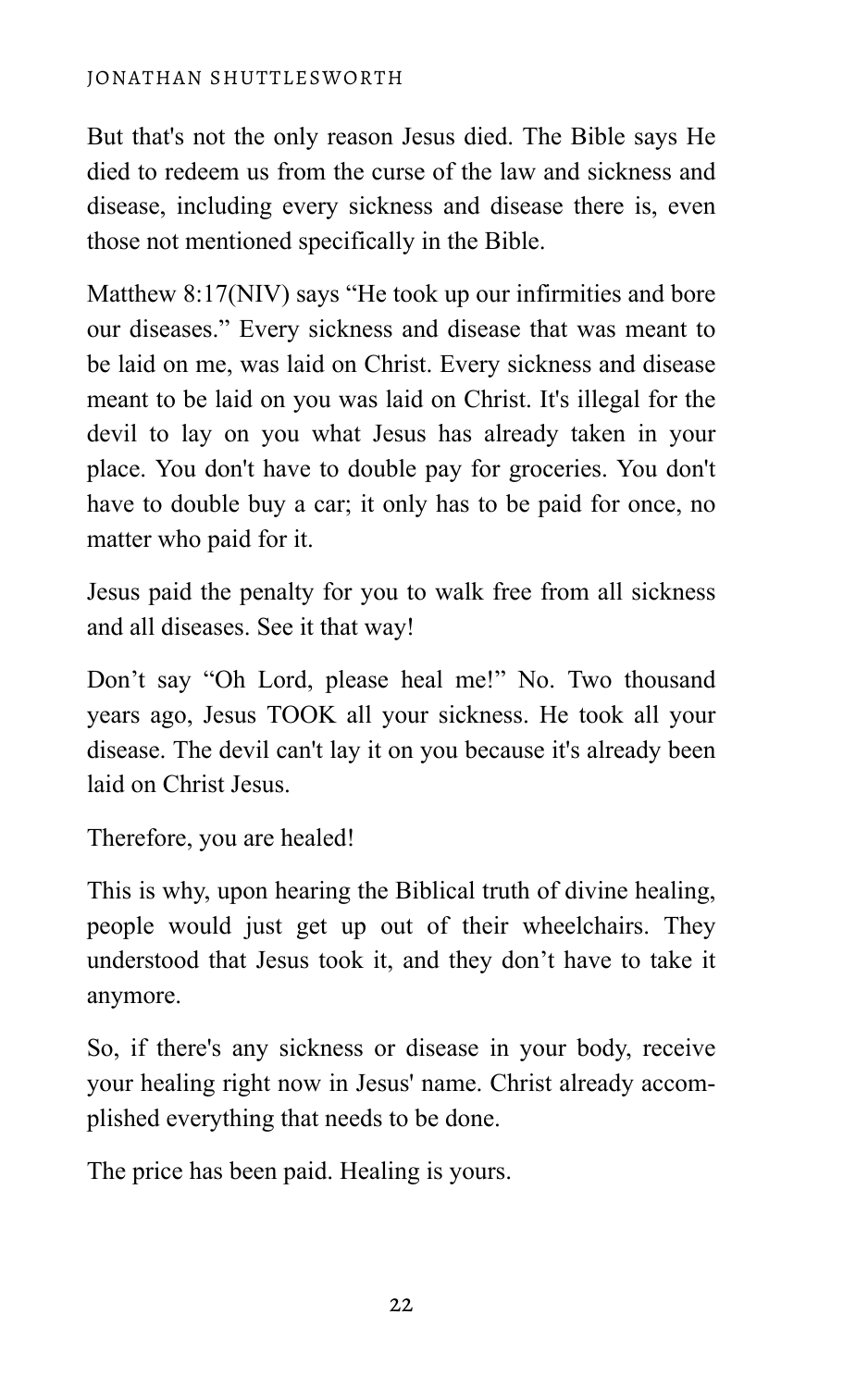#### 3: WE HAVE THE BLESSING OF ABRAHAM

*That the blessing of Abraham might come on the Gentiles through Jesus Christ; that we might receive the promise of the Spirit through faith.*

— GALATIANS 3:14

You and I not only have the curse broken off our lives, we have also received the blessing of Abraham.

Galatians 3:14 says that He redeemed us in order that the blessing given to Abraham might come to the Gentiles through Christ Jesus.

How was Abraham blessed? How was Isaac blessed? How was Jacob blessed? All our covenant forefathers overshot their 120<sup>th</sup> birthday. They not only were free of sickness and disease; they were unusually healthy.

In his old age, Abraham led men out to battle. He became a father at a hundred years old, which means he was raising a 15-year-old boy at one-hundred-fifteen years of age. Most people in their twenties can't raise a five-year-old. Abraham was one-hundred-five raising a five-year-old. Before I had a child, I used to think about how amazing it was that Abraham became a father at a hundred. Now that I am a father, I think the greater miracle is raising a child in your hundreds— Abraham did that by the blessing from God.

When Moses was 120 years old, Deuteronomy 34:7 tells us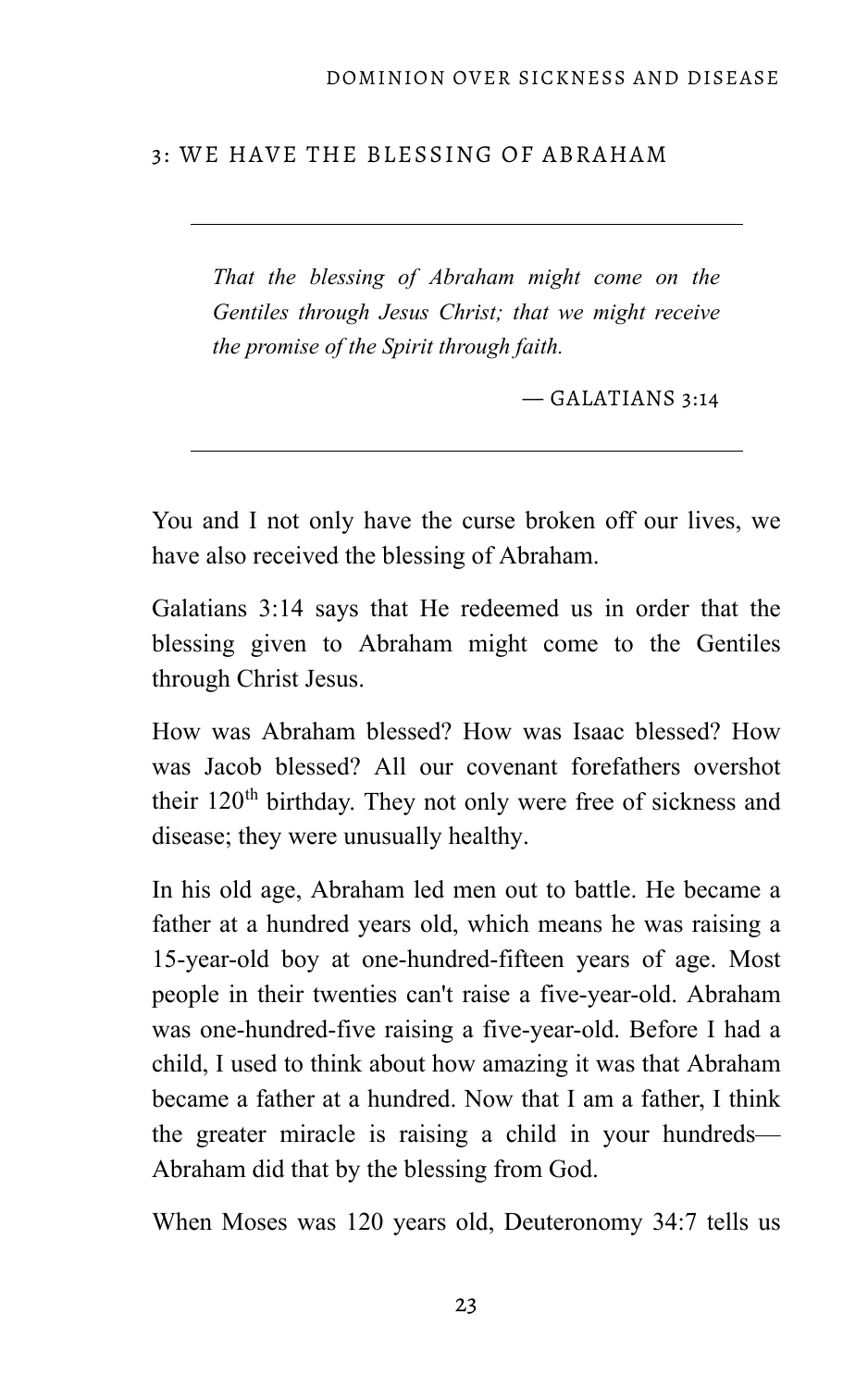his eyes were not dim, and his strength was not abated. This is the inheritance of all who served the Lord.

Caleb, one of the 12 spies who scoped out the Promise Land, told Joshua, "I was forty years old when Moses, the servant of the Lord, sent me from Kadesh-Barnea to explore the land of Canaan. I returned and gave an honest report… So that day Moses solemnly promised me, 'The land of Canaan on which you were just walking will be your grant of land and that of your descendants forever, because you wholeheartedly followed the Lord my God.'

"Now, as you can see, the Lord has kept me alive and well as he promised for all these forty-five years since Moses made this promise—even while Israel wandered in the wilderness. Today I am eighty-five years old. I am as strong now as I was when Moses sent me on that journey, and I can still travel and fight as well as I could then. So give me the hill country that the Lord promised me." (Joshua 19 7, 9-12a (NLT))

At 85 years old, Caleb, by the blessing of God, was getting ready to take the greatest ground he had ever taken.

This blessing of Abraham—supernatural physical vitality and health even in old age—has been given to all believers.

4: GOD PROMISES HIS SERVANTS PROTECTION FROM SICKNESS AND DISEASE

*"Then Moses led the people of Israel away from the Red Sea, and they moved out into the desert of Shur. They traveled in this desert for three days without*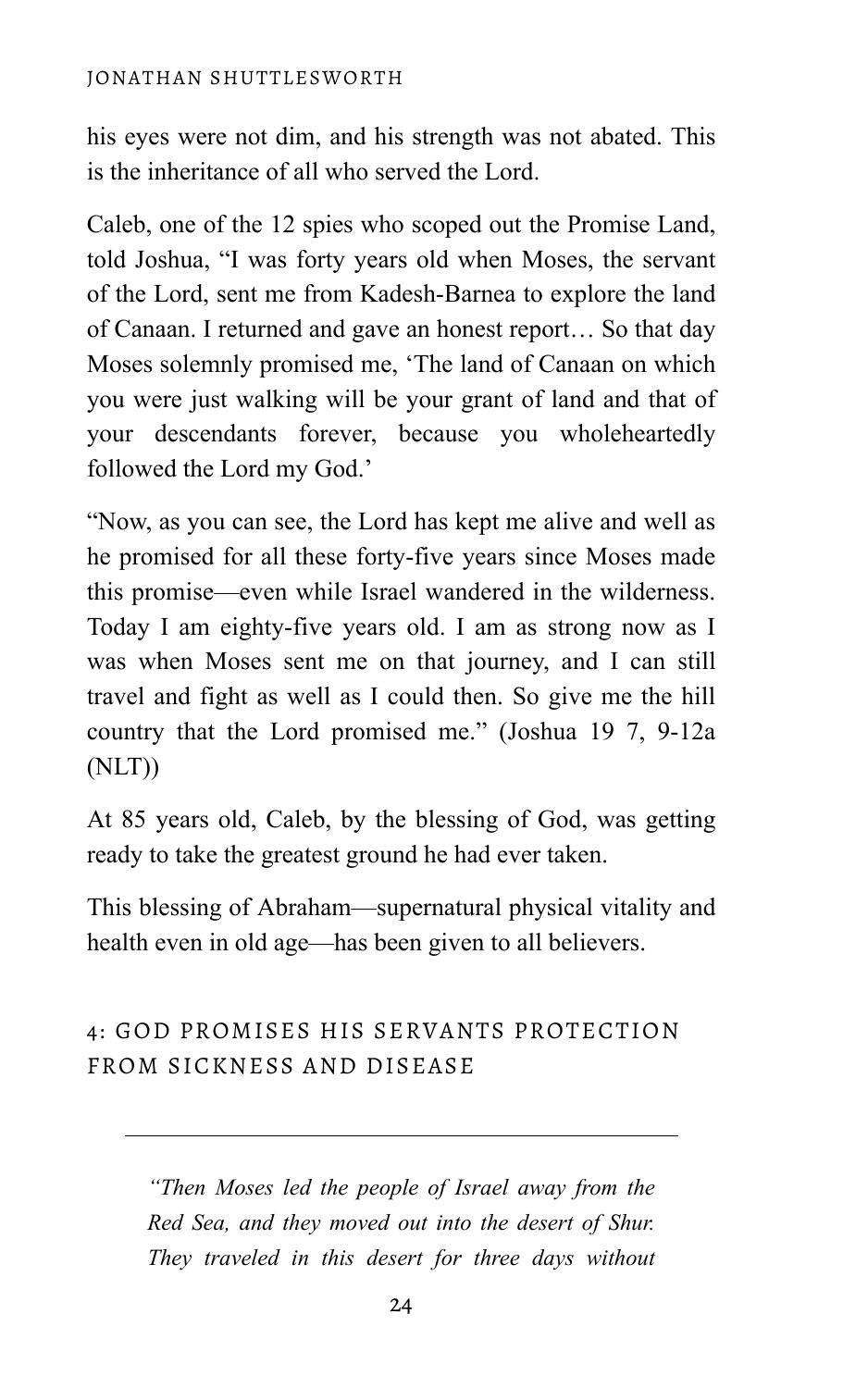*finding any water. When they came to the oasis of Marah, the water was too bitter to drink. So they called the place Marah (which means "bitter").*

*"Then the people complained and turned against Moses. "What are we going to drink?" they demanded. So Moses cried out to the Lord for help, and the Lord showed him a piece of wood. Moses threw it into the water, and this made the water good to drink.*

*"It was there at Marah that the Lord set before them the following decree as a standard to test their faithfulness to him. He said, "If you will listen carefully to the voice of the Lord your God and do what is right in his sight, obeying his commands and keeping all his decrees, then I will not make you suffer any of the diseases I sent on the Egyptians; for I am the Lord who heals you."*

— EXODUS 15:22-26 (NLT)

The King James Version translates the last verse this way: "If thou wilt diligently hearken to the voice of the Lord thy God, and wilt do that which is right in his sight, and wilt give ear to his commandments, and keep all his statutes, I will put none of these diseases upon thee, which I have brought upon the Egyptians: for I am the Lord that healeth thee."

Exodus 23:25-26 further expounds upon the promise. "And ye shall serve the Lord your God, and he shall bless thy bread, and thy water; and I will take sickness away from the midst of thee. There shall nothing cast their young, nor be barren, in thy land: the number of thy days I will fulfill."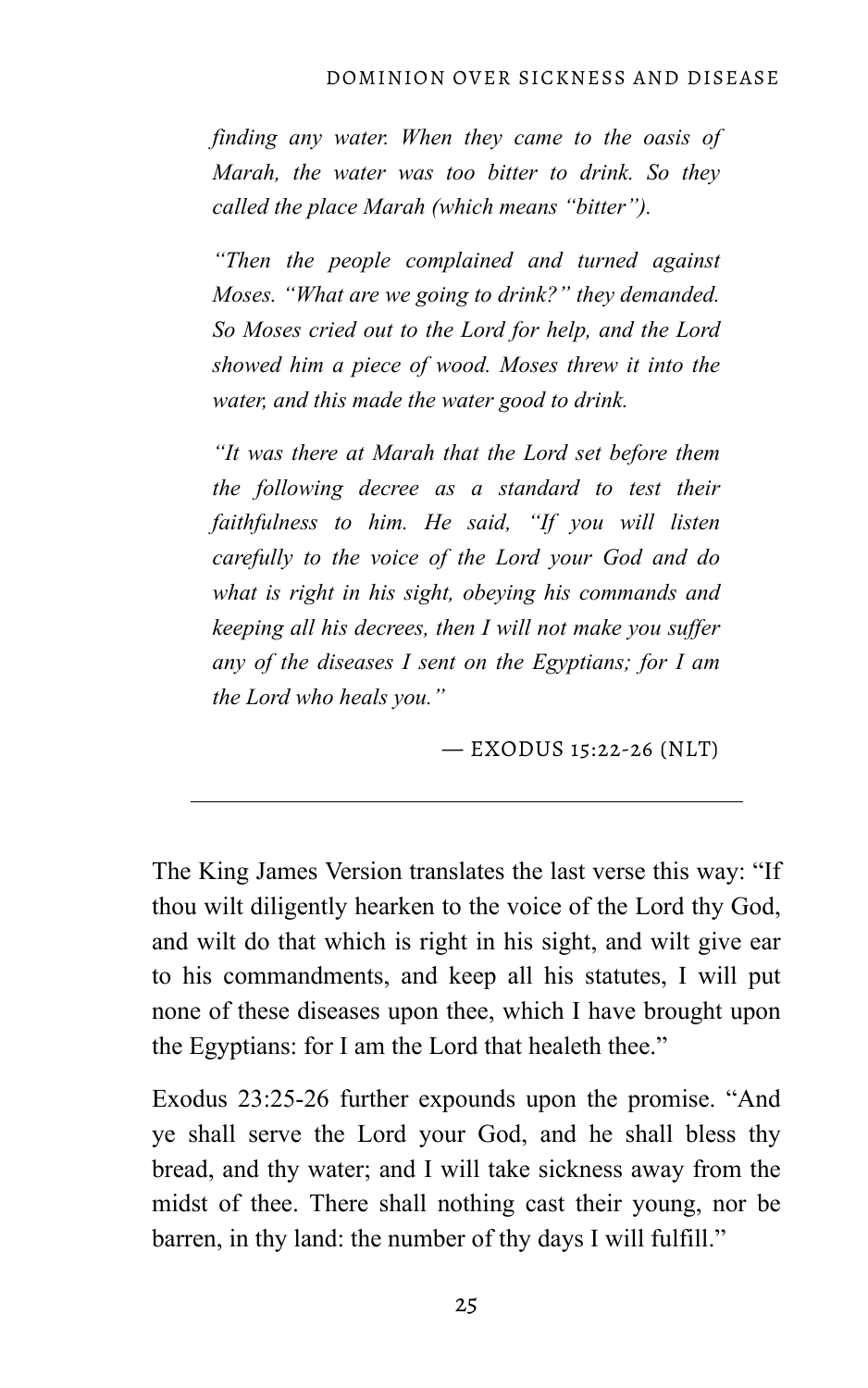#### JONATHAN SHUTTLESWORTH

God not only promised healing and physical vitality. God promises protection from all sickness and disease for those who serve him diligently.

Did you hear that? God did *not* say "I'll heal you when you get sick." He said, "If you serve me, I will clear sickness and disease out of your midst. I'll bless your bread and water. Anything that would bring sickness and disease, I'll touch it and bless it and won't allow it to come in your direction."

So it's not "how many of you know God will heal you when you get sick?"

It's not "how many of you know sometimes God allows sickness because you can never know him as healer until you get sick." What stupidity!

God said, if you serve me, I will not allow any sickness or disease to come into your midst. I'll be a supernatural force field around you and will not allow any sickness or disease to come near you for I am the Lord your God who healeth thee.

Exodus 15 provides the illustration. The Israelites were wandering the desert and came upon water that was full of bacteria, or viruses, something that made the water so bitter when they drank it, even though they were thirsty, they spit it out. Then God showed Moses a piece of wood. DL. Moody purported the wood was a foreshadowing of the cross because you don't clear bitter water by throwing a stick into it. Moses took the wood by prophetic instruction, threw it in the water, and everything that made the water bitter to drink cleared out.

But God didn't just clear the water so the Israelites could drink. He said, now let this be an object lesson. If you serve me (and I hope you've made a decision to serve the Lord) the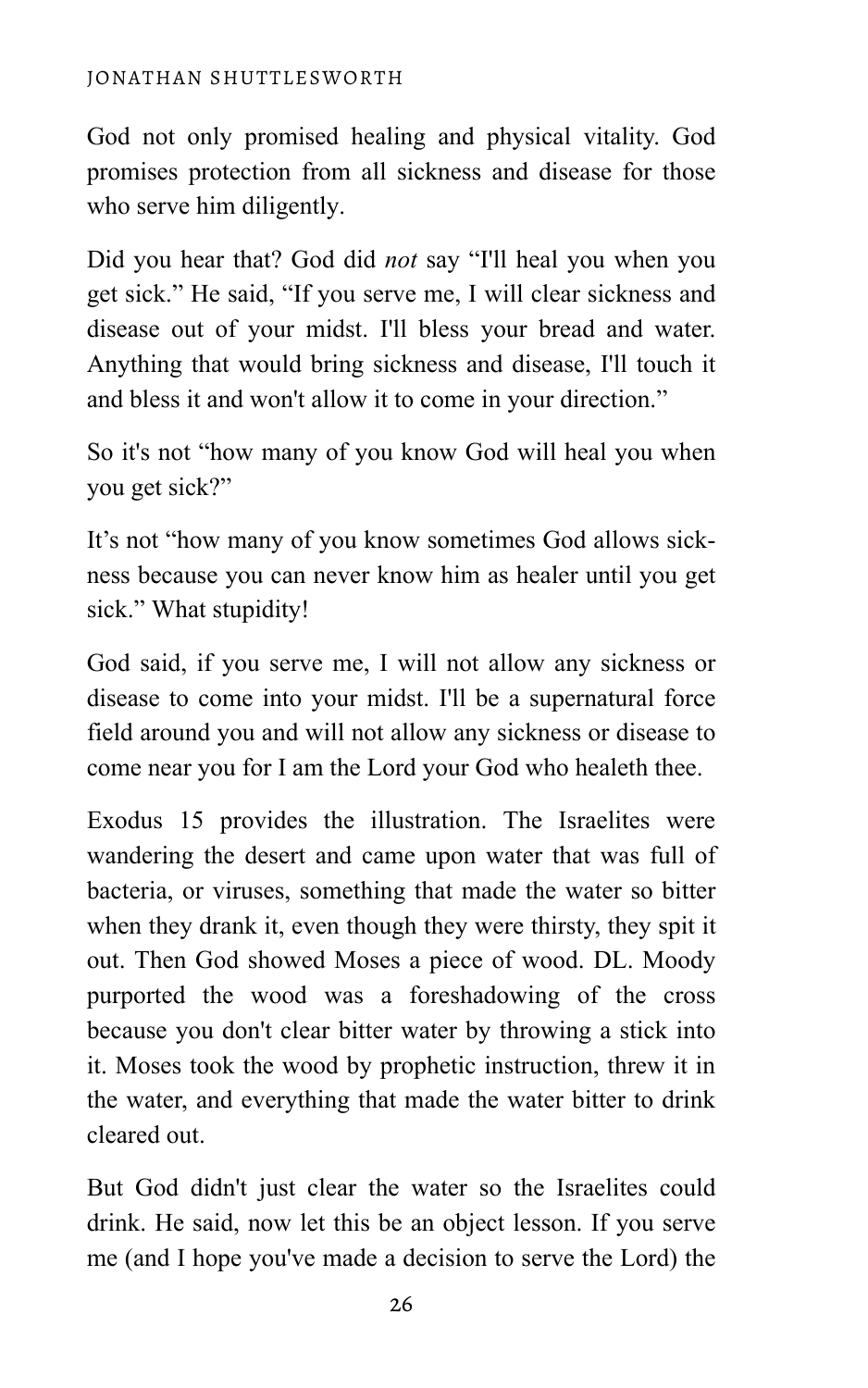same way I cleared all that junk out of the water, I will clear out all virus, all bacteria, all sickness and disease out of your midst, for I am the Lord your God who heals you.

God promises protection from sickness and disease for the believer who diligently seeks him.

# 5: FAITH CARRIES THE CAPACITY TO OVERCOME SICKNESS AND DISEASE

*"…the people followed, crowding around him [Jesus]. A woman in the crowd had suffered for twelve years with constant bleeding. She had suffered a great deal from many doctors, and over the years she had spent everything she had to pay them, but she had gotten no better. In fact, she had gotten worse. She had heard about Jesus, so she came up behind him through the crowd and touched his robe. For she thought to herself, "If I can just touch his robe, I will be healed." Immediately the bleeding stopped, and she could feel in her body that she had been healed of her terrible condition.*

*Jesus realized at once that healing power had gone out from him, so he turned around in the crowd and asked, "Who touched my robe?"*

*His disciples said to him, "Look at this crowd pressing around you. How can you ask, 'Who touched me?'"*

*But he kept on looking around to see who had done it. Then the frightened woman, trembling at the realization of what had happened to her, came and fell*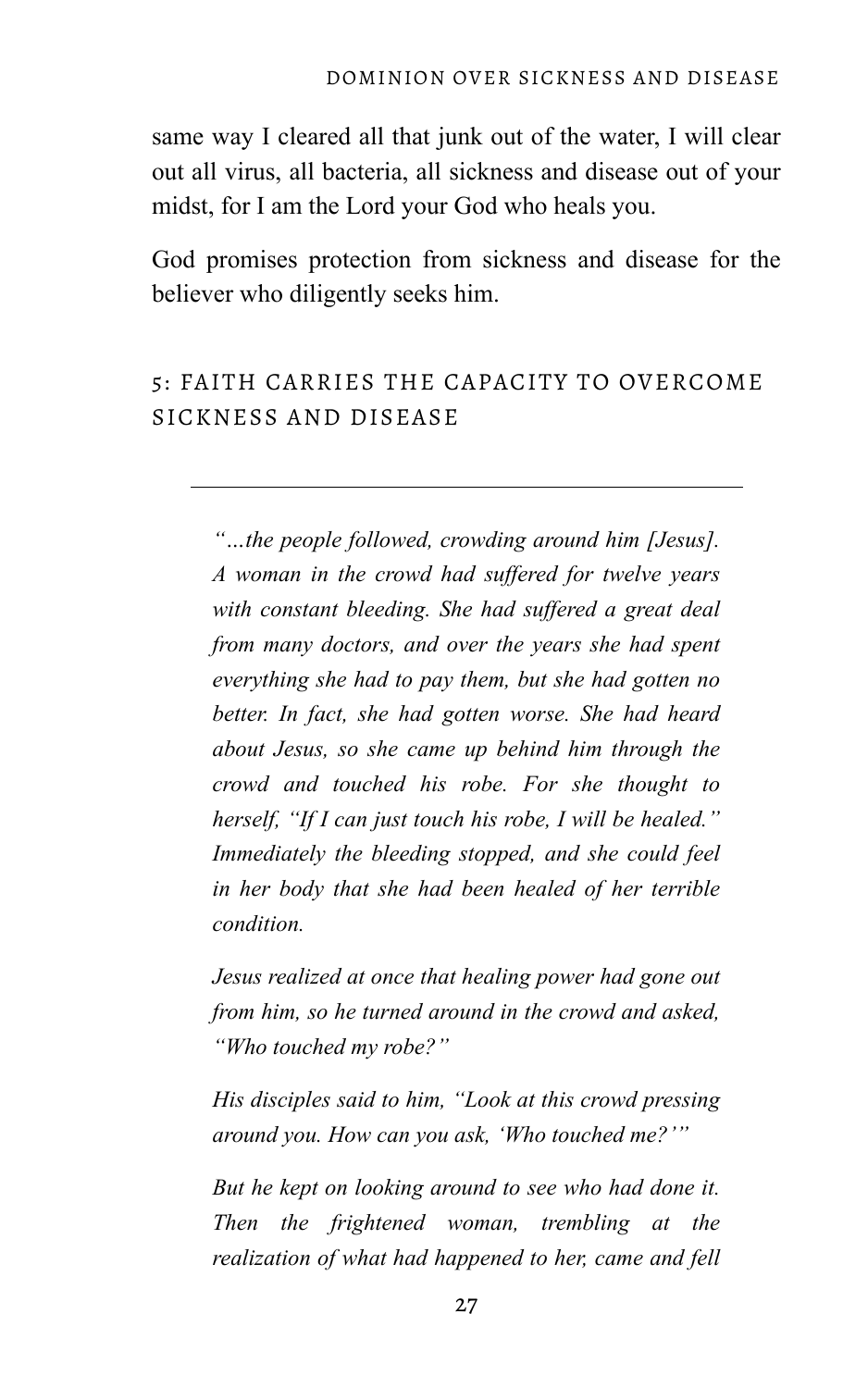*to her knees in front of him and told him what she had done. And he said to her, "Daughter, your faith has made you well…."*

— MARK 5:24-34A (NLT)

Faith in God draws on God's power and carries the capacity to clear out all sickness and disease and make you well.

Romans 4:16, from the Amplified Bible says "Therefore, inheriting the promise depends entirely on faith [that is, confident trust in the unseen God], in order that *it may be given* as an act of grace [His unmerited favor and mercy], so that the promise will be legally guaranteed to all the descendants of Abraham—not only for those who keep the Law [Jewish believers], but also for those [Gentile believers] who share the faith of Abraham, who is the spiritual father of us all."

Then, starting in verse 18, we are given the object lesson of that faith in action. "In hope against hope Abraham believed that he would become a father of many nations, as he had been promised by God: "So numberless shall your descendants be."

Without becoming weak in faith, he [Abraham] considered his own body, now as good as dead for producing children since he was about a hundred years old, and he considered the deadness of Sarah's womb.

But he did not doubt *or* waver in unbelief concerning the promise of God, but he grew strong *and* empowered by faith, giving glory to God, being fully convinced that God had the power to do what He had promised. Therefore, his faith was credited to him as righteousness (right standing with God)."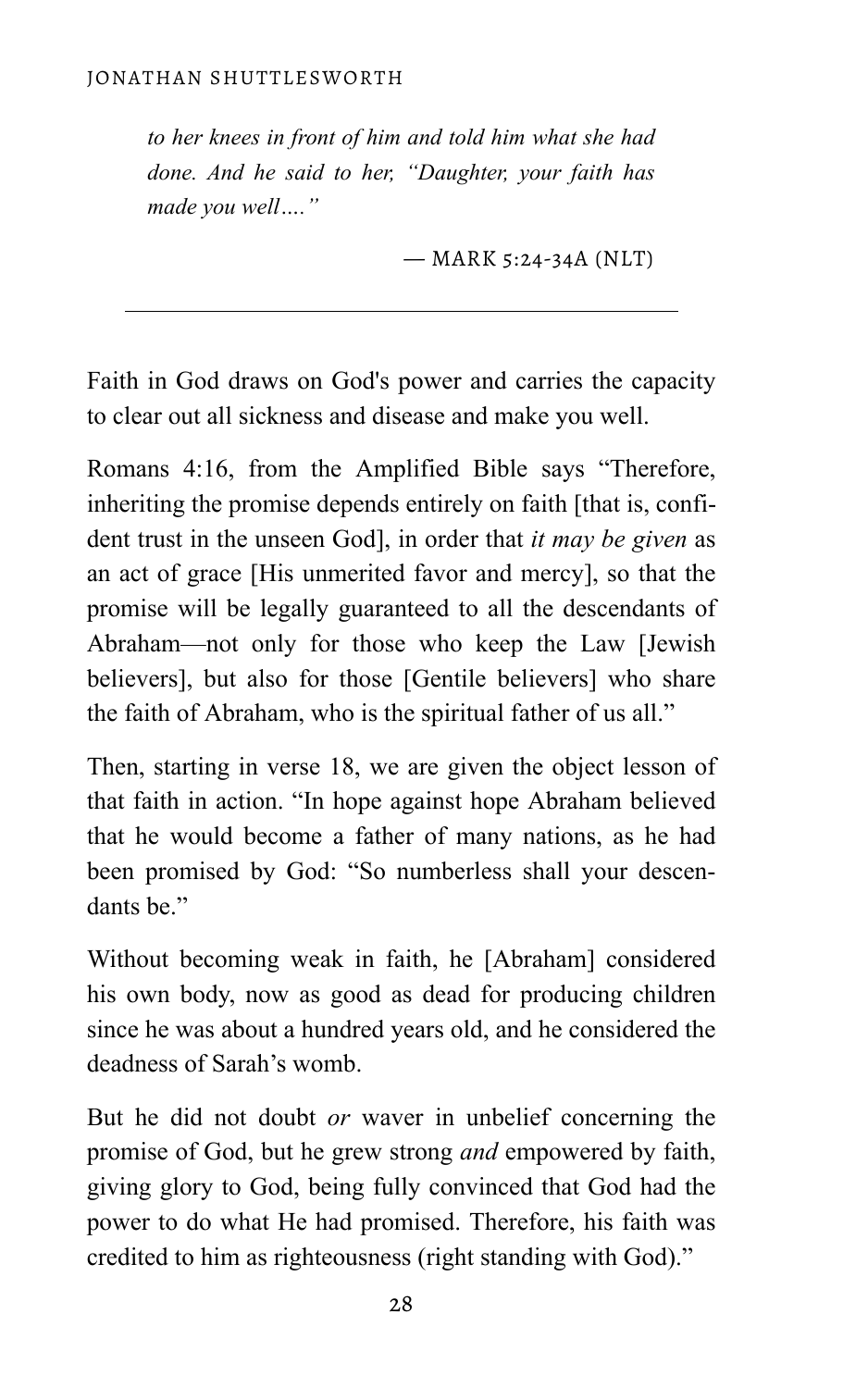Now, if a hundred-year-old man wanted to father a baby, today, the medical community would say, "tough luck. You should've come to the clinic 40 years ago. Then *maybe* we could've helped you."

But Abraham, even though he and his wife Sarah were wellbeyond the age of having a baby, believed those things which were spoken unto him by God, and God counted it as righteousness. As a result, Abraham's body grew strong and was empowered by faith.

Many denominations teach that the Power (including the power to heal) which filled the believers in the Book of Acts died with the last apostle.

Even if that were true, and it's not true, but even if it were true that the Holy Spirit no longer heals through believers, Jesus did *not* say to the woman healed from the issue of blood, "daughter, be encouraged, the Holy Ghost has made you well." Jesus said, "daughter, be encouraged, your *faith* has made you well."

# Say this out loud: **My faith has made me well.**

Even if those who say "we don't believe the Holy Spirit does that anymore. We believe that work of the Holy Spirit has died out" are right—and they're *not* right—has faith died out? If it has, we're all going to hell because the Bible says it is by grace you are saved through *faith*. (Ephesians 2:8) Nobody in their right mind who has a first-grade Sunday school education teaches that faith has died out.

If the devil can get you to consider your own body, you'll never receive healing; never go by how you feel. You have to hold God's Word. We walk by faith and not by sight. (2 Corinthians 5:7)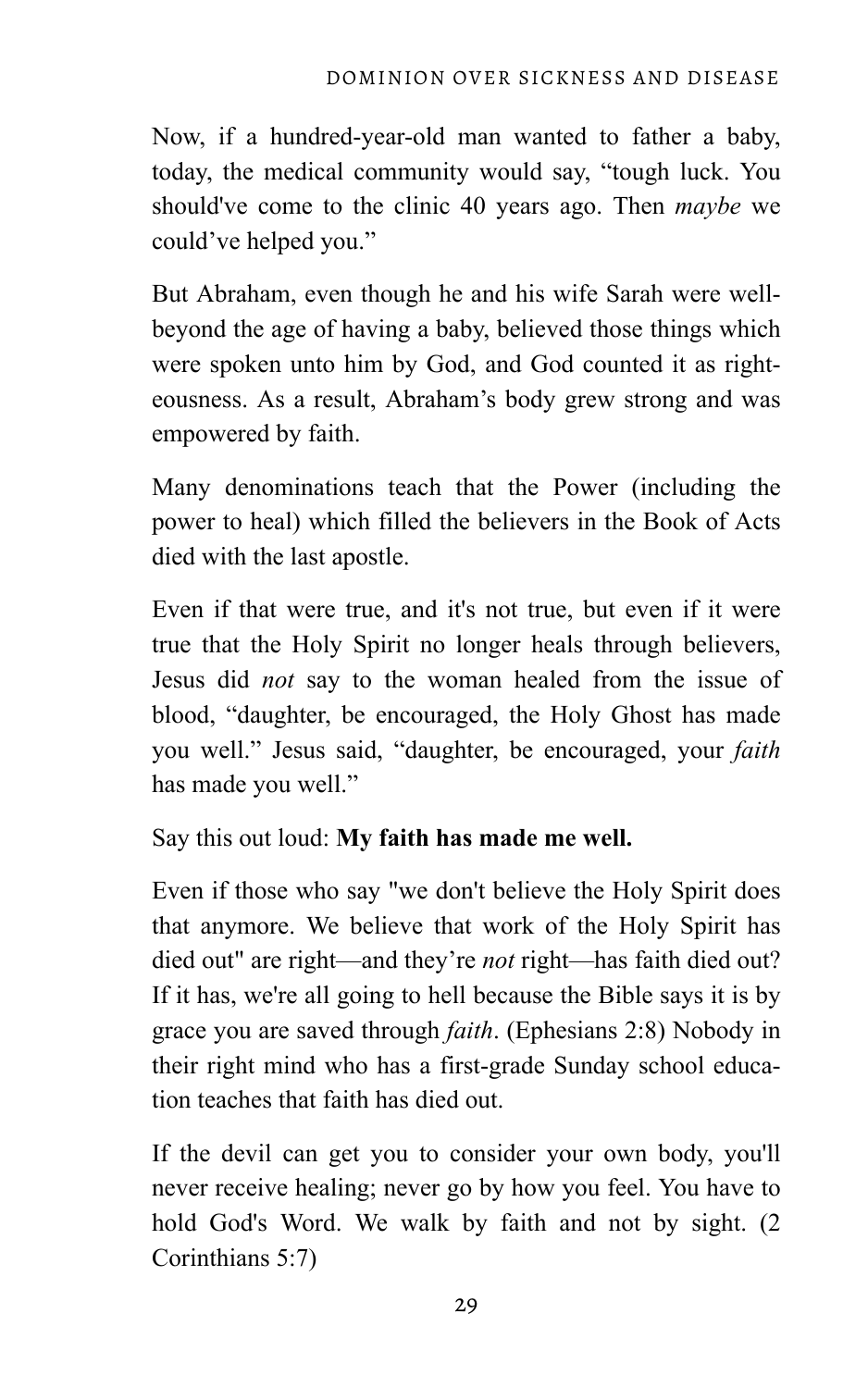#### JONATHAN SHUTTLESWORTH

Faith, by itself, carries the capacity to draw on God's healing power for your body.

# 6: THE ANOINTING INCAPACITATES SICKNESS, DISEASE, AND DEMON SPIRITS

*"After the Philistines captured the Ark of God, they took it from the battleground at Ebenezer to the town of Ashdod. They carried the Ark of God into the temple of Dagon and placed it beside an idol of Dagon. But when the citizens of Ashdod went to see it the next morning, Dagon had fallen with his face to the ground in front of the Ark of the Lord! So, they took Dagon and put him in his place again. But the next morning the same thing happened—Dagon had fallen face down before the Ark of the Lord again. This time his head and hands had broken off and were lying in the doorway. Only the trunk of his body was left intact."*

 $-1$  SAMUEL 5:1-4 (NLT)

What was in that Ark that caused that idol to fall down? The Ark of the Covenant (or the Ark of God) carried the manifest presence of God. It carried the anointing.

But it was never God's desire to dwell in vessels made by human hands.

The Apostle Paul wrote in 1 Corinthians 6:19, "…know ye not that your body is the temple of the Holy Ghost which is in you, which ye have of God…"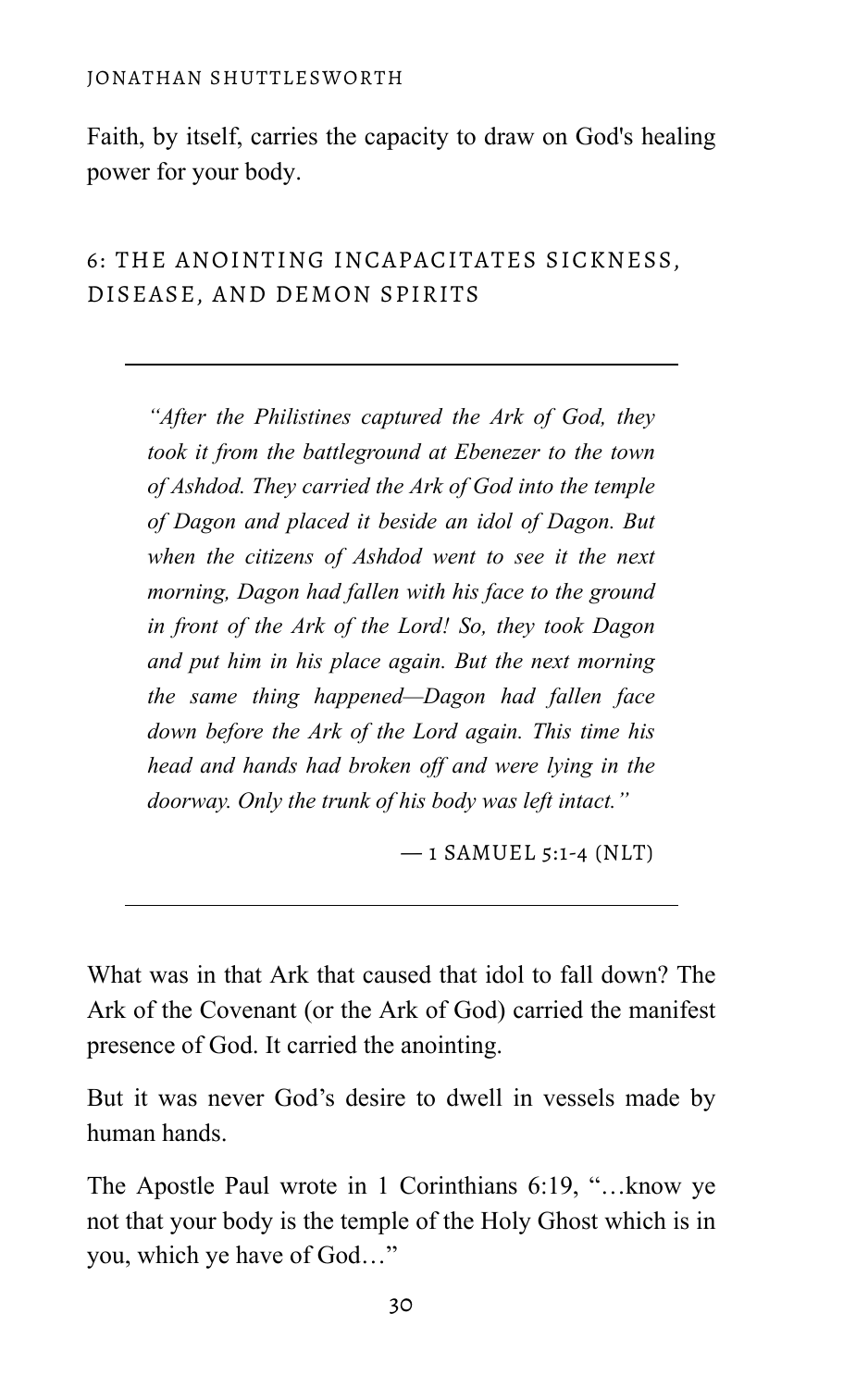In Pillar #5, I pointed out that even if the Holy Spirit is no longer doing what He did in the Book of Acts, faith by itself carries the capacity to get you well. But thank God the Holy Spirit has *not* left the earth!

The same Holy Spirit that worked in the apostles and the Church in the Book of Acts is available to everyone who believes and abides in him.

Just like the Holy Spirit effortlessly leveled the Philistines' idol of Dagon, the strongest power the devil has at his disposal cannot stand in His presence.

If you have received the Holy Spirit, you have received an anointing from the Holy One. (1 John) You are anointed.

Say this out loud: **I am anointed.**

What was in the Ark of the Covenant dwells in you, the same anointing so potent in the Apostle Paul that the clothing which touched his skin was stronger than any sickness or disease or any demon spirit. (Acts 19:11)

My friend, an anointed believer doesn't have to pull somebody demon possessed into a back room and pray for six hours. The residue of the anointing in the cotton or wool or whatever material you have on is stronger than the strongest demon. Stronger than death, stronger than disease, stronger than demon spirits!

The Psalmist said in Psalm 92, "I will be anointed with fresh oil<sup>"</sup>

As you stay in the presence of God, the power of the Holy Ghost in you, and flowing through you, effortlessly destroys all sickness and all disease.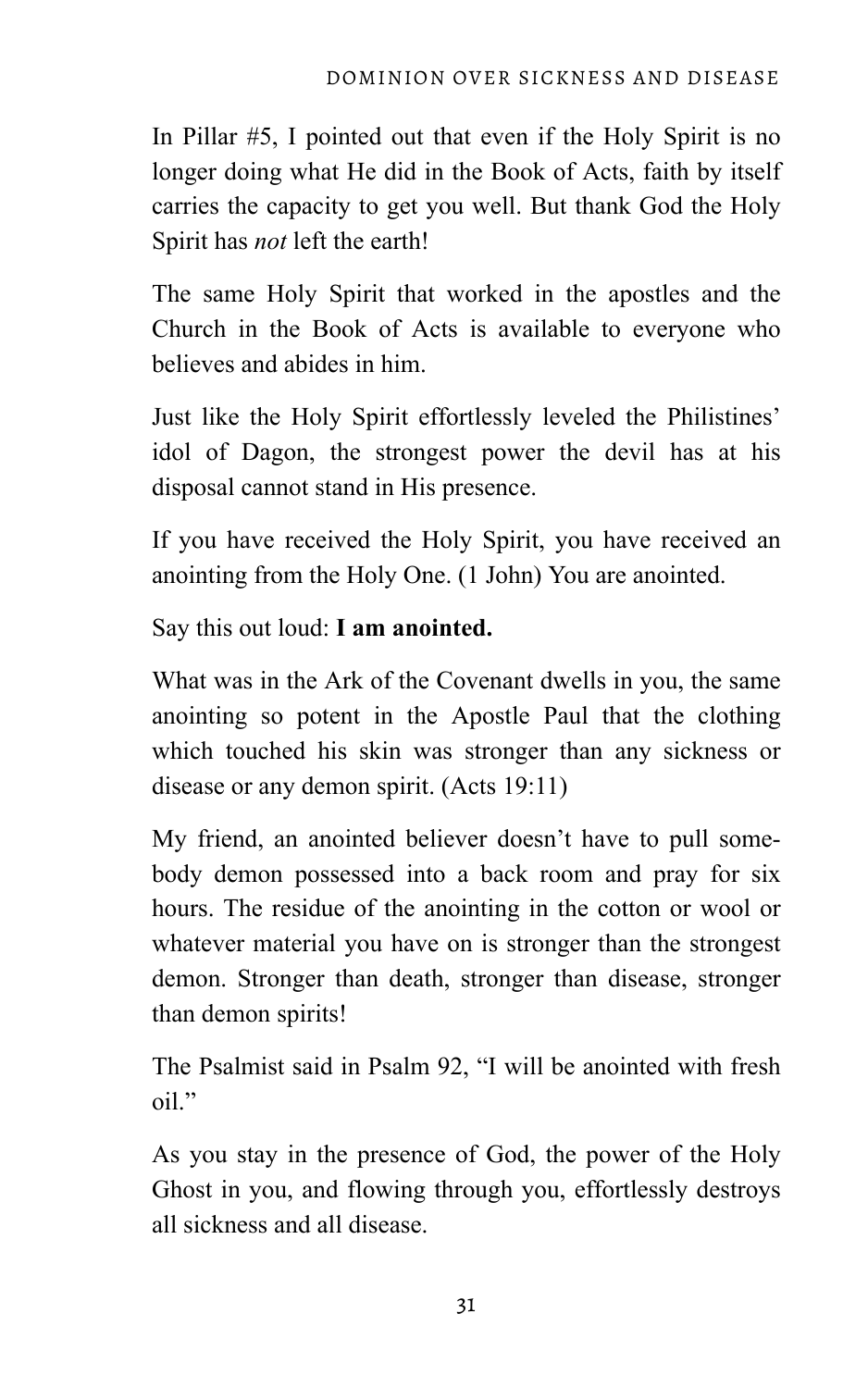Now, put Pillars 5 and 6 together: I have faith in God's Word and I am anointed.

That's your 'C4 and a detonator' against all sickness and all disease.

7: JESUS' BLOOD HAS POWER

*And if one prevail against him, two shall withstand him; and a threefold cord is not quickly broken.*

— ECCLESIASTES 4:12

The Bible says in Ecclesiastes 4:12 that a threefold cord is not easily broken.

So, if you take the inherent power faith carries, entwine it with the anointing of the Holy Spirit, and the blood of Jesus sprinkled over us (Hebrews 12:24) you have a threefold cord that cannot be broken.

Isaiah 53:1-5 (NLT) says, "Who has believed our message? To whom has the Lord revealed his powerful arm?

My servant grew up in the Lord's presence like a tender green shoot, like a root in dry ground. There was nothing beautiful or majestic about his appearance, nothing to attract us to him. He was despised and rejected—a man of sorrows, acquainted with deepest grief.

We turned our backs on him and looked the other way. He was despised, and we did not care. Yet it was our weaknesses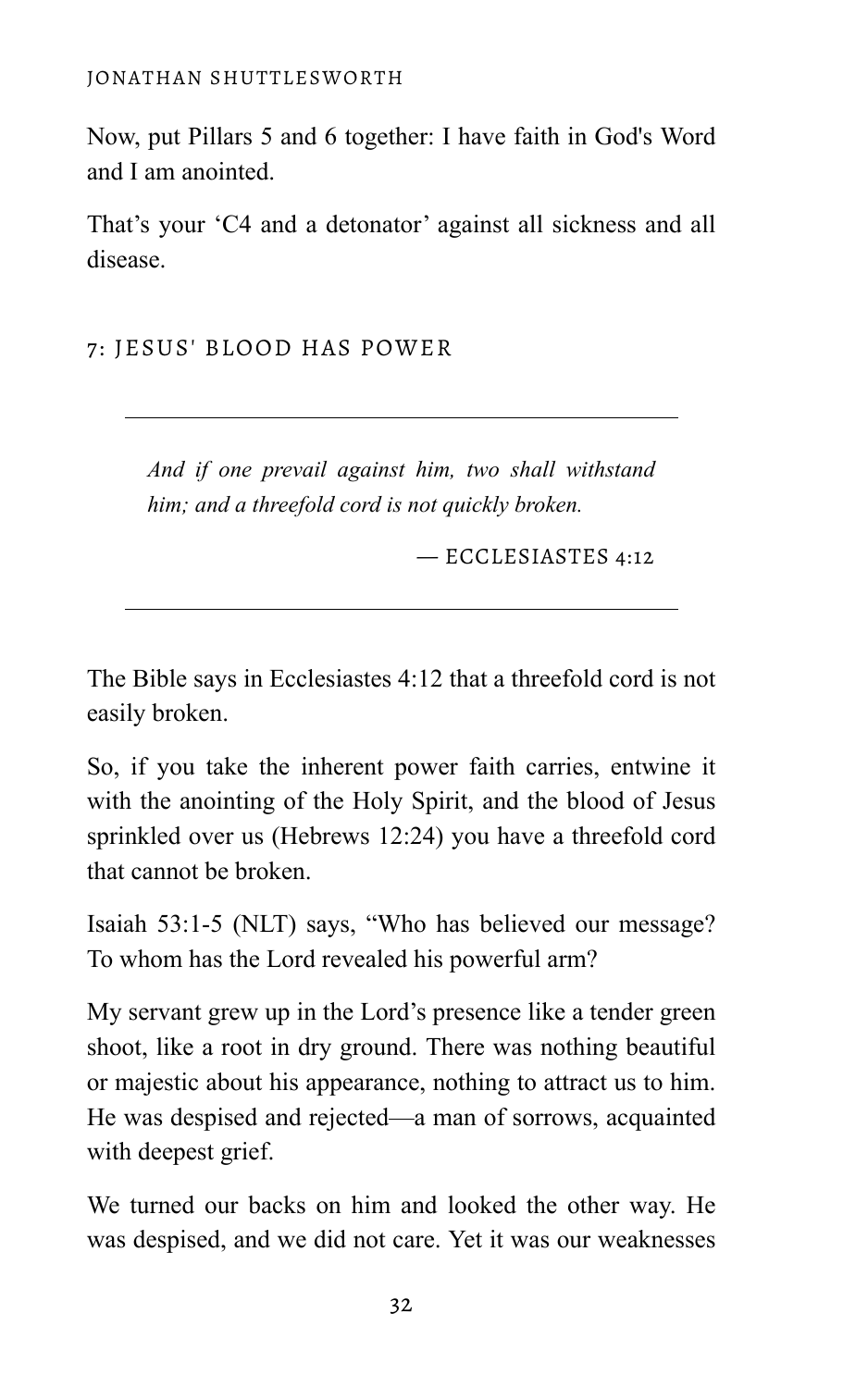he carried; it was our sorrows that weighed him down. And we thought his troubles were a punishment from God, a punishment for his own sins!

But he was pierced for our rebellion, crushed for our sins. He was beaten so we could be whole. He was whipped so we could be healed."

The Amplified Bible translates the last phrase of Isaiah 53:5 this way: "…and by his stripes we are healed."

Now, look at 1 Peter 2:24. "Who his own self bare our sins in his own body on the tree, that we, being dead to sins, should live unto righteousness: by whose stripes ye were healed."

In the Old Testament, Isaiah is foreshadowing what Christ was going to do.

In the New Testament, Peter is looking back on what Jesus had done.

Note what Peter said: "By whose stripes you *were* healed". He didn't say you *will* be healed…

Some people say, "I really need a healing. I'm believing God's going to heal me someday…"

No, you need to understand Jesus *already did* what needed to be done. Just like there's nothing left for Him to do to save you, He's *already taken* the stripes upon his back for you to be healed.

Physical healing is part of the redemptive work of Christ. By his stripes, you are healed! (Isaiah 53:5, Matthew 8:17)

Now, there are denominations and some churches that say, "well, no, those verses mean we were spiritually sick and by His stripes we were healed of our spiritual sickness, our sin."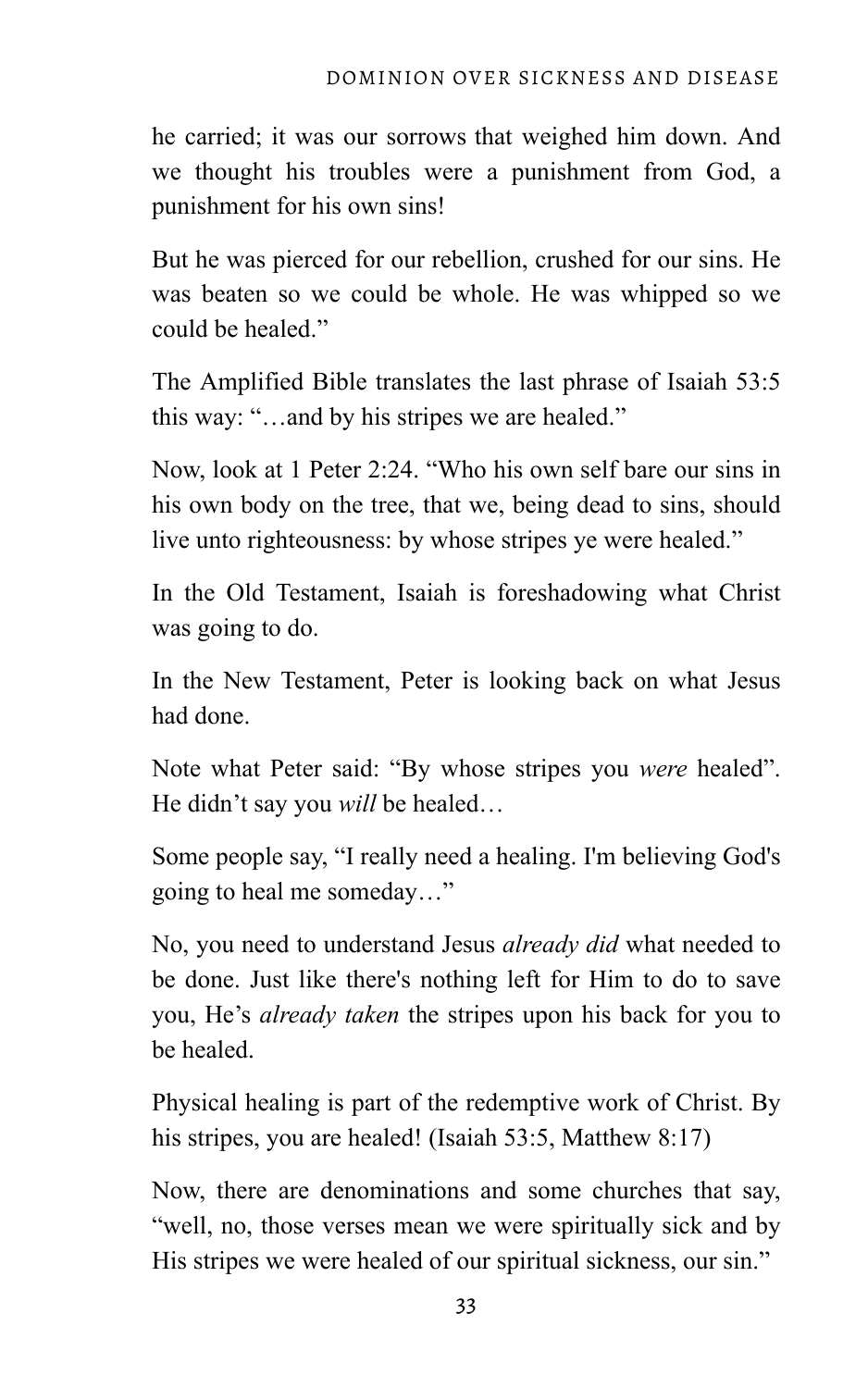But that's wrong!

Jesus was not whipped after the cross. He was whipped before the cross. If His stripes purchased our freedom from sin, then there was no reason for Him to go to the cross.

He was beaten that we might have peace. Our chastisement was laid upon him and by his stripes we were healed of our physical sicknesses and diseases.

Matthew said, in Matthew 8:16-17, "he [Jesus] did this [healed all the sick brought to him], that it might be fulfilled what was spoken by the prophet Isaiah, that by his stripes we are healed."

If I *were* healed, then I *is* healed. If I *was* healed, I *am* healed. Why? Because He already did it.

That is the healing power of the Blood of Jesus.

But it doesn't stop there.

In the twelfth chapter of Exodus the Israelites are slaves to the Egyptians who have endured nine plagues but still refuse to let God's people go. Now the death angel, the strongest angel at the devil's disposal, is ordered to go door to door and kill the firstborn of every home. You didn't avoid the death angel that night because you were Hebrew. You avoided the death angel because you acted upon the prophetic instruction given to Moses to take a lamb without blemish, without spot or wrinkle, kill it without breaking any of its bones, drain its blood into a basin, then with hyssop branches apply the blood to the doorpost of your house. "And when I see the blood, I will pass over you."

This is the origin of the Jewish Passover.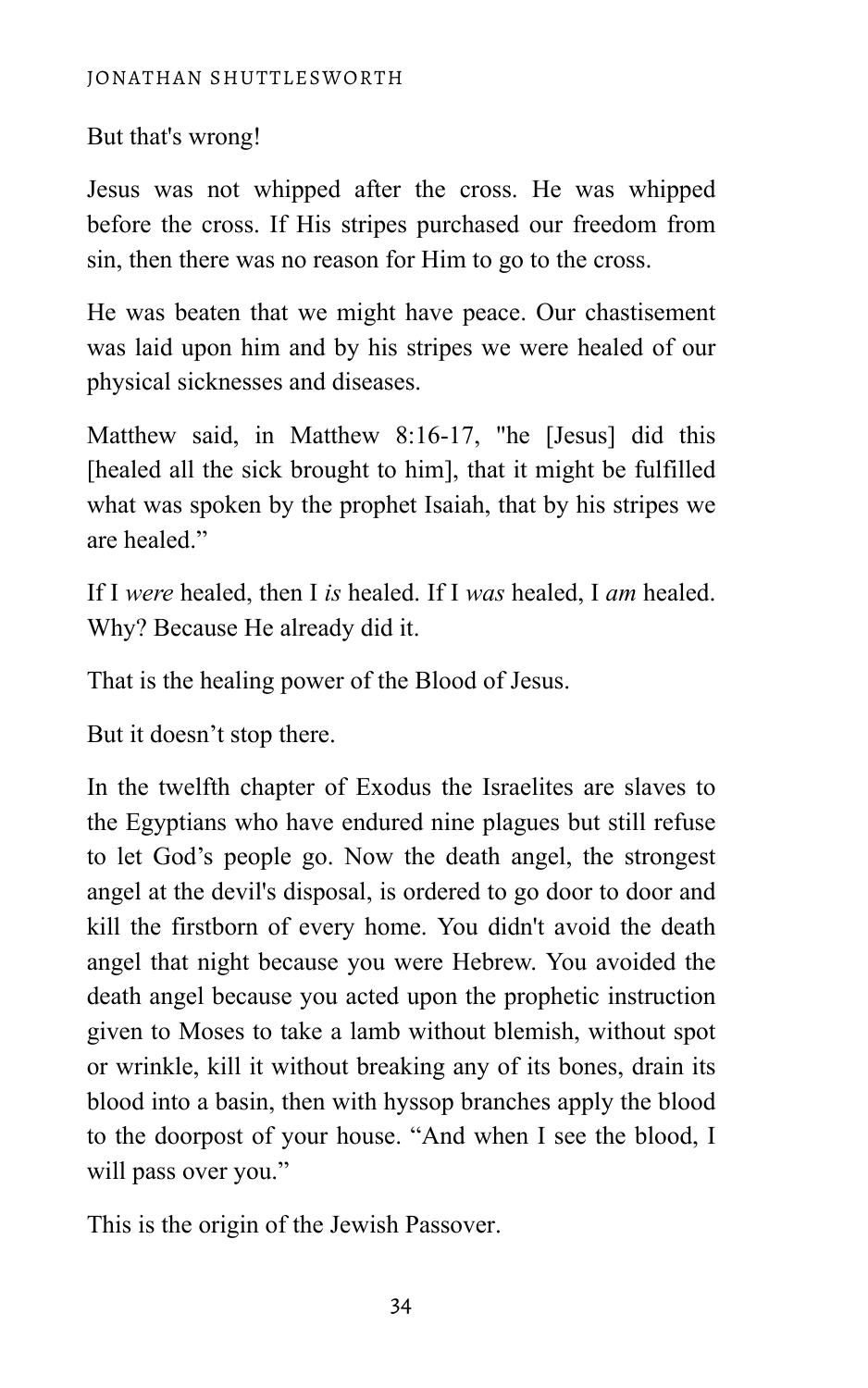Any theology book you read, Baptist, Pentecostal, Presbyterian, Catholic, will tell you the same thing: the blood of that lamb without spot or wrinkle is a type of (or foreshadowing of) Christ and His blood that warded off not a type of the death angel but the actual death angel.

So, I have a question for you. If the blood that *represented* the blood of Jesus had power to ward off death, how much more power is there in the actual blood of Jesus that the Bible says in Hebrews was sprinkled over us?

It serves as a glowing red neon sign to the devil. You can't touch her. You can't touch him. He is redeemed. She is redeemed. You are redeemed from all sickness, all disease, and all the devil's power.

That is the power of the Blood of Jesus!

# 8: UNDERSTAND THE POWER OF GOD'S WORD

*"My child, pay attention to what I say. Listen carefully to my words. Don't lose sight of them. Let them penetrate deep into your heart, for they bring life to those who find them, and healing to their whole body."*

— PROVERBS 4:20-22 (NLT)

God's word is not a natural book. God's Word is a healing balm, the supernatural breath of God. The Word is Godbreathed.

When you read the Bible it's not like reading a regular book.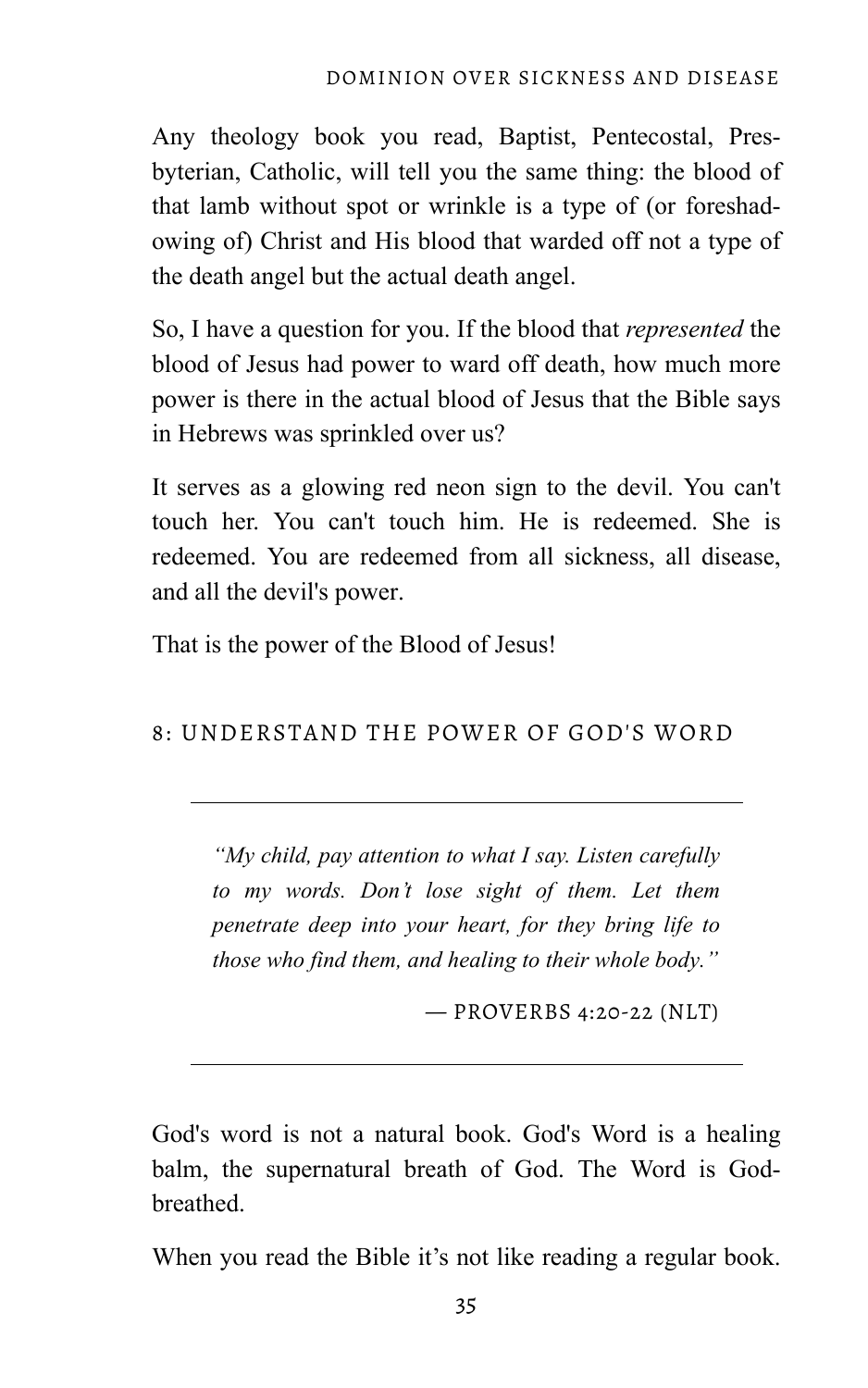Reading the God's Word infuses the life of God into your body and brings life, radiant healing, and wholeness to your whole being.

There's a preacher I know who had a lump, a growth, develop in his neck, and the doctors planned to operate. Then one day, the preacher got mad because he understood from the Bible what I understand, that he shouldn't have to put up with this.

So, every day, he would read Isaiah 53, then lay his open Bible on the growth and say "thank you Father that your word carries healing power."

Two weeks later, he went for the pre-surgery scan so the doctors would know where to cut. But when they examined the scan, they discovered the growth was reduced by 80%, and the other 20% was dying.

God's Word brings radiant health and healing to the body of the one who attends unto it.

#### 9: UNDERSTAND THE POWER IN JESUS' NAME

*"…thou shalt call his name Jesus: for he shall save his people from their sins."*

— MATTHEW 1:21B

Jesus was first given his name by the angel who appeared to Mary.

Jesus also earned his name through conquest.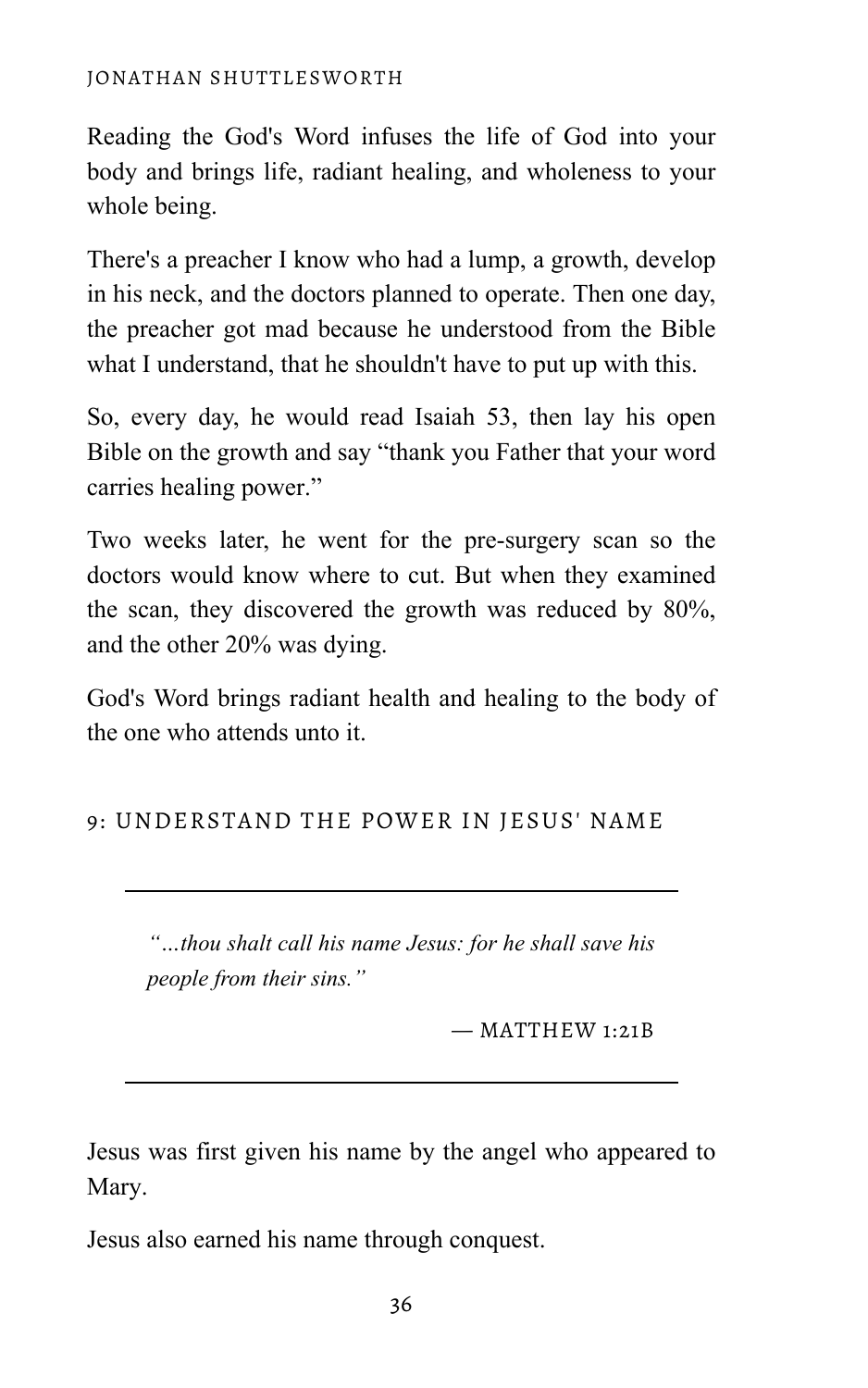Philippians 2:7-11 (NLT) says, "Instead, he [Jesus] gave up his divine privileges, he took the humble position of a slave and was born as a human being.

When he appeared in human form, he humbled himself in obedience to God and died a criminal's death on a cross.

Therefore, God elevated him to the place of highest honor and gave him the name above all other names, at the name of Jesus every knee should bow, in heaven and on earth and under the earth, and every tongue declare that Jesus Christ is Lord, the glory of God the Father."

Because Jesus left the Heights of Heaven and died a criminal's death on the cross, God raised him to new Heights in Heaven and gave Him a name above every name, such that at the very mention of Jesus' name, everything that's over the earth, on the earth, and under the earth has to bow at the mention of that name.

This was Jesus's reward for being obedient to death on the cross. His name carries power to subdue all other power, no matter where it resides.

Yeah, but don't those verses just mean people will bow on judgment day? Saying that all sickness and disease must bow at the mention of the name Jesus is taking it a bit too far, right?

Peter didn't think so.

In the third chapter of Acts, after Peter healed the crippled man, Peter took the opportunity to address the onlookers. He said "People of Israel, what is so surprising about this? And why stare at us as though we had made this man walk by our own power or godliness? For it is the God of Abraham, Isaac,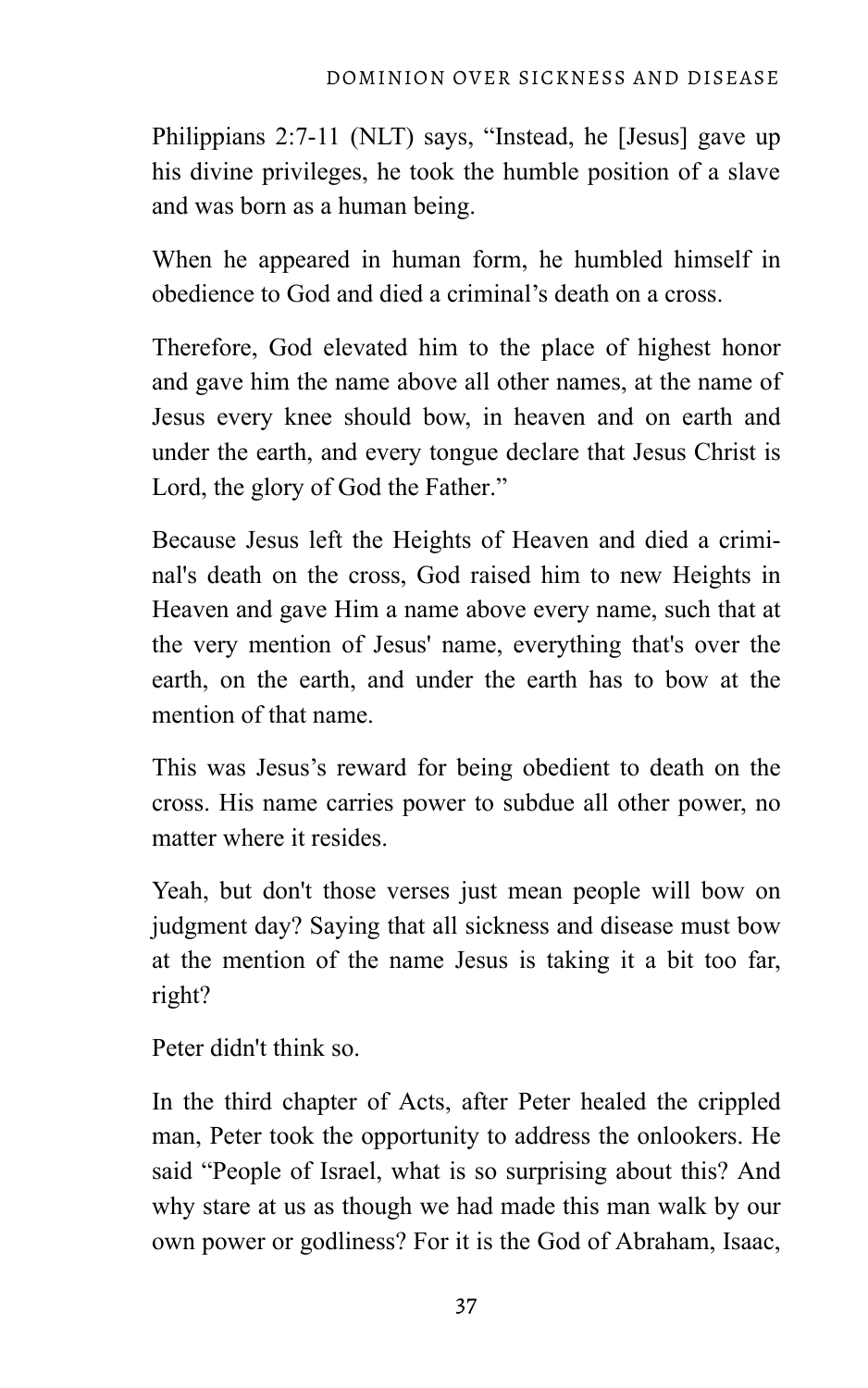and Jacob—the God of all our ancestors—who has brought glory to his servant Jesus by doing this. This is the same Jesus whom you handed over and rejected before Pilate, despite Pilate's decision to release him. You rejected this holy, righteous one and instead demanded the release of a murderer. You killed the author of life, but God raised him from the dead. And we are witnesses of this fact!

"Through faith in Jesus' name, this man was healed—and you know how crippled he was before. Faith in Jesus' name has healed him before your very eyes."

Jesus' name is full of wonders. Jesus' name has power. That's why, on secular television, producers and the like don't care if you say God. God is generic. God means a million things to a million people. But when you say Jesus' name they will not allow that name spoken on secular TV. It carries power!

When you speak Jesus' name, when people hear it, it's like a balloon pops over their heads, revealing undeniable signs and wonders "before their very eyes."

Understand the power that's in Jesus' name!

# 10: GOD'S COVENANT INCLUDES SUPERNATURAL STRENGTH IN OLD AGE

*But you have made me as strong as a wild ox. You have anointed me with the finest oil.*

— PSALM 92:10 (NLT)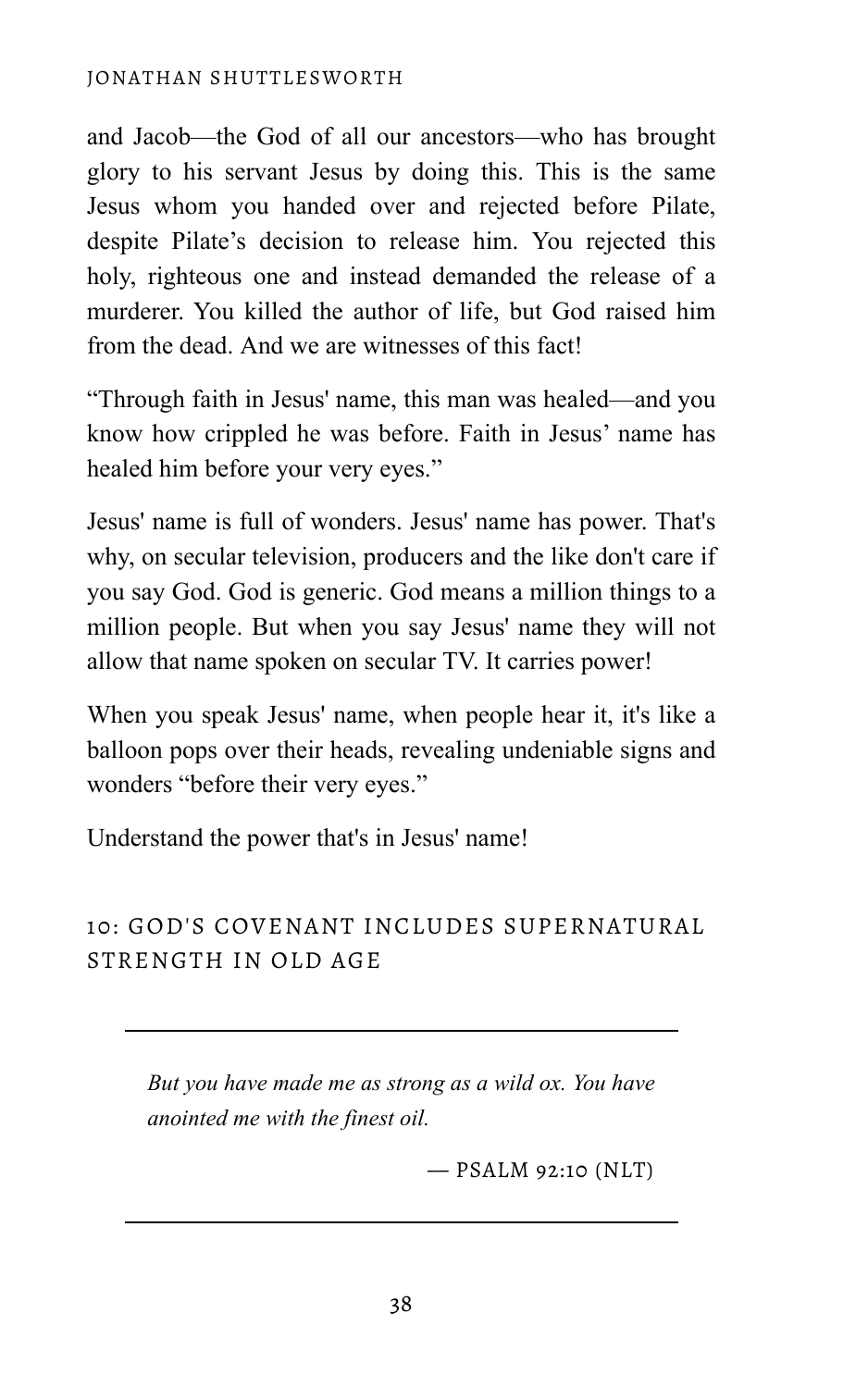Strength and the anointing go hand in hand in the Bible just like you see sin, sickness, disease, death, and demons go together.

Verses 12-14: "But the godly will flourish like palm trees and grow strong like the cedars of Lebanon. For they are transplanted to the Lord's own house. They flourish in the courts of our God. Even in old age they will still produce fruit; they will remain vital and green."

God's covenant includes supernatural strength in old age. "Even in old age, they will remain vital and green and shall produce much fruit."

But, the world prepares you to be sick in old age. 'Are you a man over the age of fifty? Are you a woman over the age of sixty?' Advertisements and TV commercials teach you to expect sickness and disease. Even from pulpits, people joke, 'well, you know, when I was young, I used to really think I could do anything. Now you start turning fifty-five or sixty… man that floor gets farther down every year.'

If you identify as a human being in this world, you'll have what human beings in this world have.

But, if you identify yourself using the way the Bible tells you to identify yourself, as a son of God, a daughter of God, with access to what He's given you, the Bible says "he has given us great and precious promises…that enable you to share his divine nature and escape the world's corruption caused by human desires." (2 Peter 1:4 (NLT)

God has given us power through his great and precious promises to rise above what the world tells us to expect of old age. "Even in old age, they will produce fruit."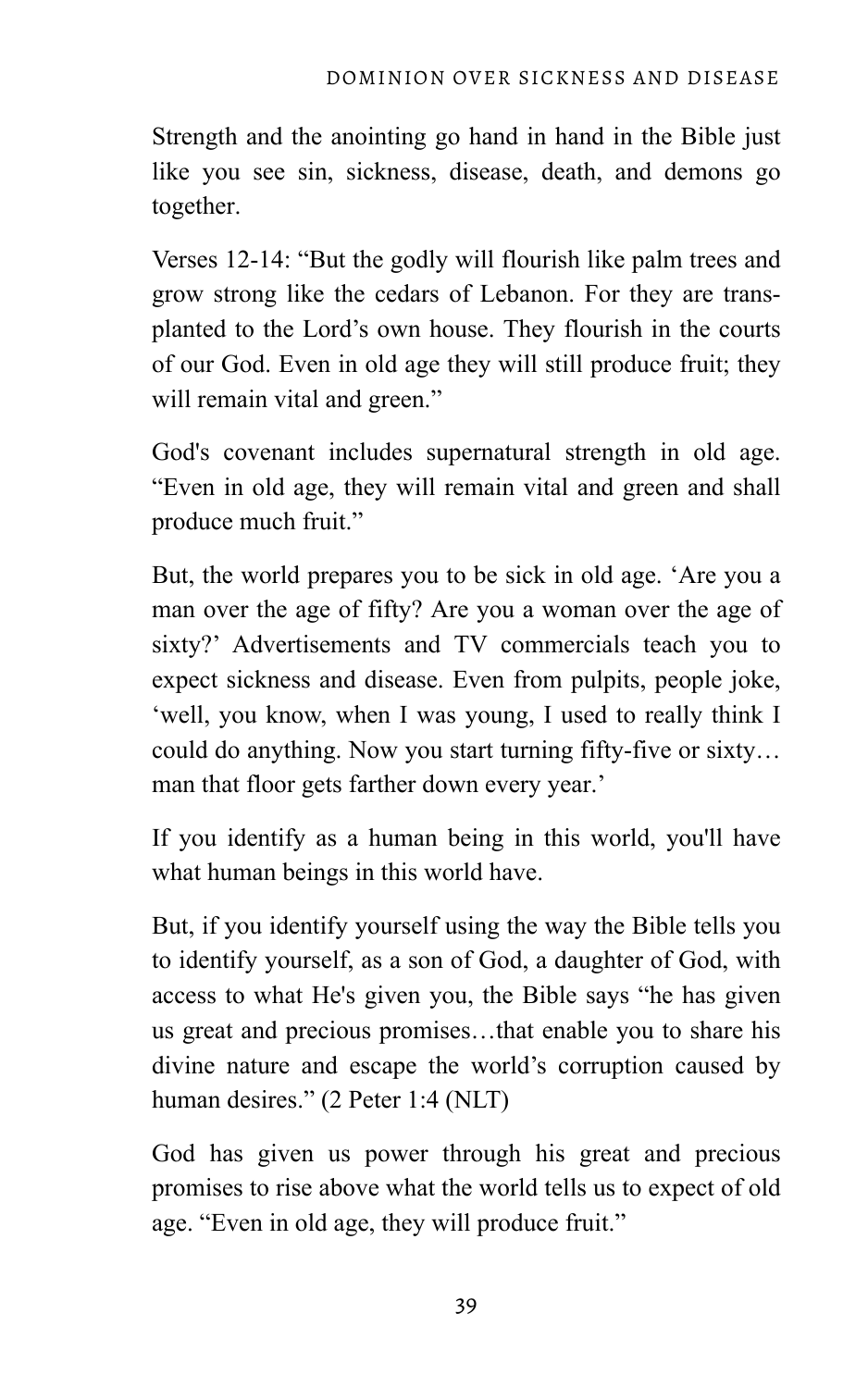God's plan is not for you to sit in the corner of a room with somebody feeding you vanilla pudding, your mind foggy. That's not scriptural. Abraham was unusually strong in old age. Elijah outran King Ahab's chariot as an old man because the hand of the Lord was upon him. (I Kings 18:46)

God's covenant with you does not just include healing.

God's covenant with you doesn't just include strength.

God's covenant with you includes *supernatural* strength. Even in old age as my days are, so shall my strength be.

"And Moses, though he was one-hundred-twenty years old, his eyes were not dim and his strength was unabated." (Deuteronomy 34:7) This is the inheritance of all who served the Lord.

# 11: UNDERSTAND THE MYSTERY OF A HEALTHY NATION

*He brought them forth also with silver and gold: and there was not one feeble person among their tribes.*

— PSALM 105:37

Over 3 million men, women, and children, old men, old women, and there was not one feeble or one sick among their tribes. Their clothing didn't wear out. Their feet never blistered or became swollen. God even kept their clothes laundered and their bodies from having natural problems.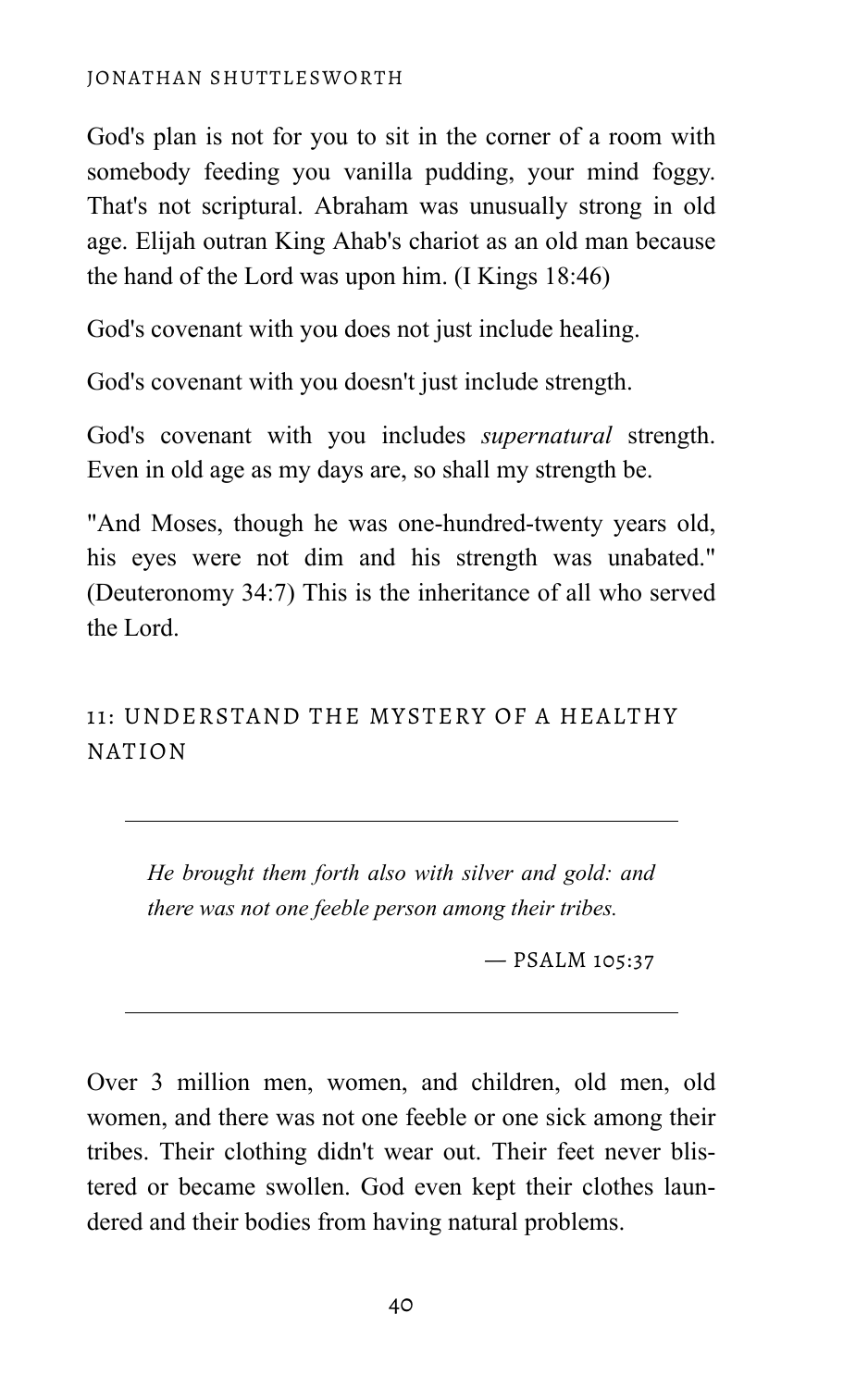But this was the Old Covenant.

Hebrews 8:6 says, "…for he [Jesus] is the one who mediates for us a far better covenant with God, based on better promises.

You have an even better covenant based on better promises than what they had in the Old Testament.

Say this out loud. **I have a better covenant based on better promises.**

So how much more can I expect to receive today from the hand of God?

# 12: UNDERSTAND THE HEALTHY TREE THAT IS JESUS

*"…you were cut off from what is by nature a wild olive tree, and against nature were grafted into a cultivated olive tree…"*

— ROMANS 11:24

You were a diseased branch in sin. But God has grafted you, into the healthy tree that is Jesus. When a diseased branch is grafted into a healthy tree, the disease does not overwhelm the tree. Instead, the health of the tree flows into the branch and overwhelms the disease.

The health of Jesus is flowing into you.

See yourself that way. See yourself as a branch that's now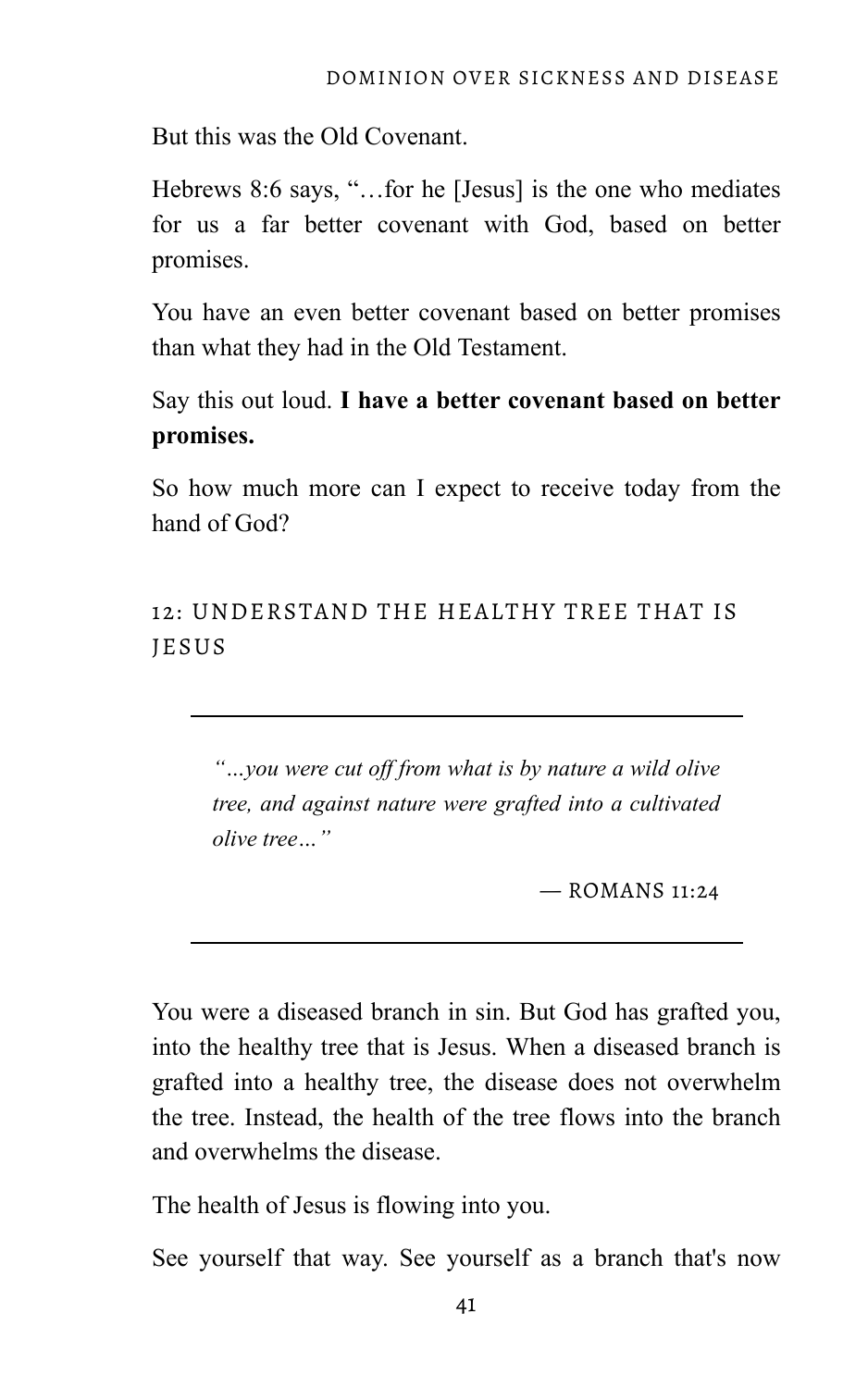#### JONATHAN SHUTTLESWORTH

connected to Christ. What is in Him is flowing into you driving out sickness and disease in Jesus' name.

Let me say that again. What flows through Him, flows into you. As He is, so you are in this world.

13: UNDERSTAND THE MYSTERY OF THE SERPENT IN THE WILDERNESS

*Then the people of Israel set out from Mount Hor, taking the road to the Red Sea to go around the land of Edom. But the people grew impatient with the long journey, and they began to speak against God and Moses. "Why have you brought us out of Egypt to die here in the wilderness?" they complained. "There is nothing to eat here and nothing to drink. And we hate this horrible manna!"*

*So, the Lord sent poisonous snakes among the people, and many were bitten and died. Then the people came to Moses and cried out, "We have sinned by speaking against the Lord and against you. Pray that the Lord will take away the snakes." So Moses prayed for the people.*

— NUMBERS 21:4-6 (NLT)

…and God just answered their prayer, right? No, this was God's answer.

Verses 8-9: "Then the Lord told him [Moses], "Make a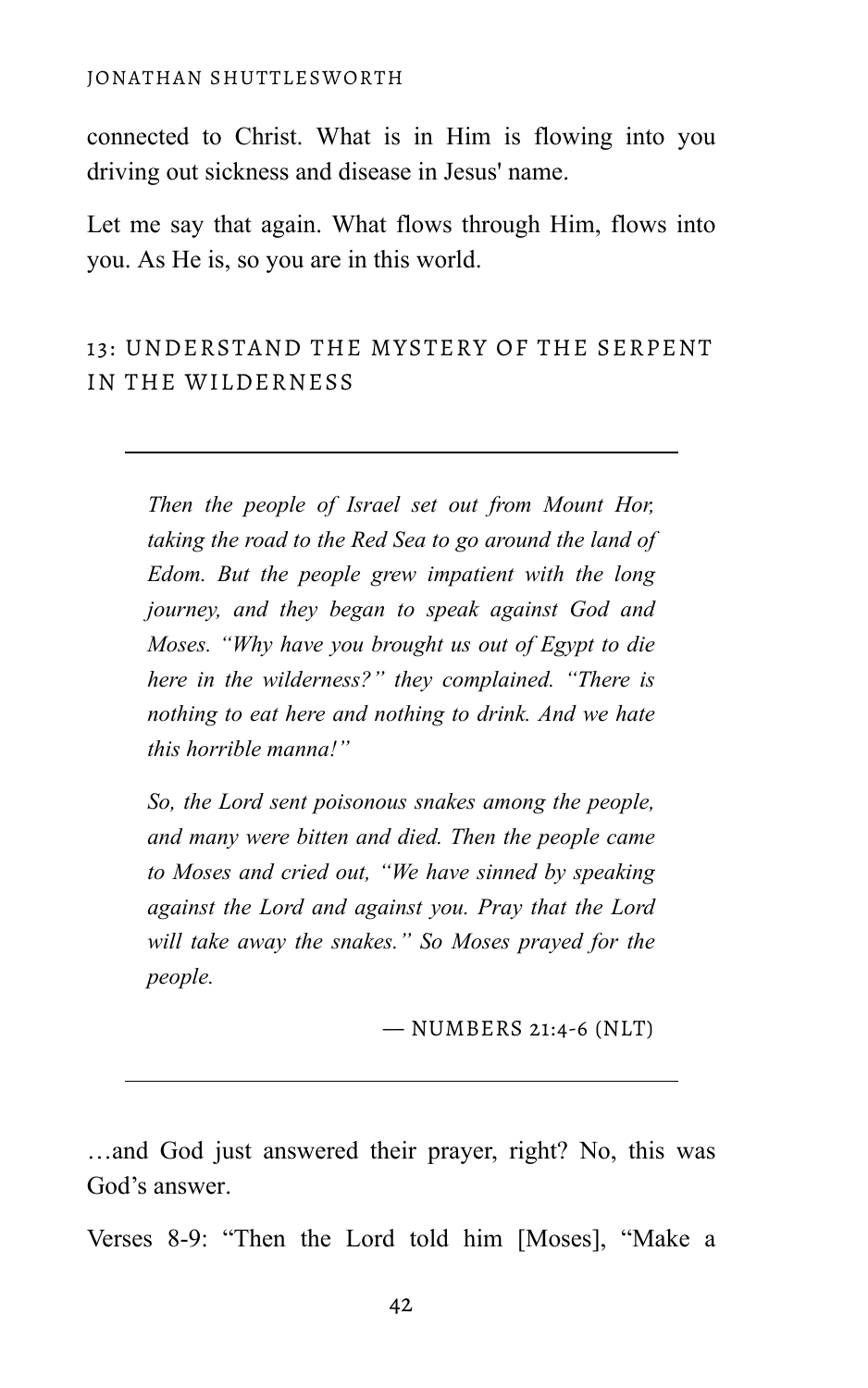replica of a poisonous snake and attach it to a pole. All who are bitten will live if they simply look at it!" So Moses made a snake out of bronze and attached it to a pole. Then anyone who was bitten by a snake could look at the bronze snake and be healed!"

So, what pushed this supernaturally healthy tribe of people into sickness, disease, and death? Complaining and turning against God. "We have sinned by speaking against the Lord and against you." Their sin opened the door for this attack.

Here's what Jesus had to say about the bonze snake. John 3:14-15: "And as Moses lifted up the bronze snake on a pole in the wilderness, so the Son of Man must be lifted up, so that everyone who believes in him will have eternal life."

Jesus, like the bronze snake on the pole, represents healing and deliverance.

Did God tell the Israelites, "I forgive you of sinning, but you're still going to die of the snake bite"?

No. The Israelites who looked up at the bronze snake received healing from the sickness and disease brought by the snake which entered through the door of sin. Those who followed the prophetic instruction received forgiveness of spiritual sin (complaining and turning against God) and healing from what was attacking the body.

"So I, the son of man must be lifted up."

Simply look and live. Believe that Jesus became sickness and disease on the cross for you and you'll live. It's that easy.

"For God made Christ, who never sinned, to be the offering for our sin, so that we could be made right with God through Christ." (2 Corinthians 5:21 (NLT))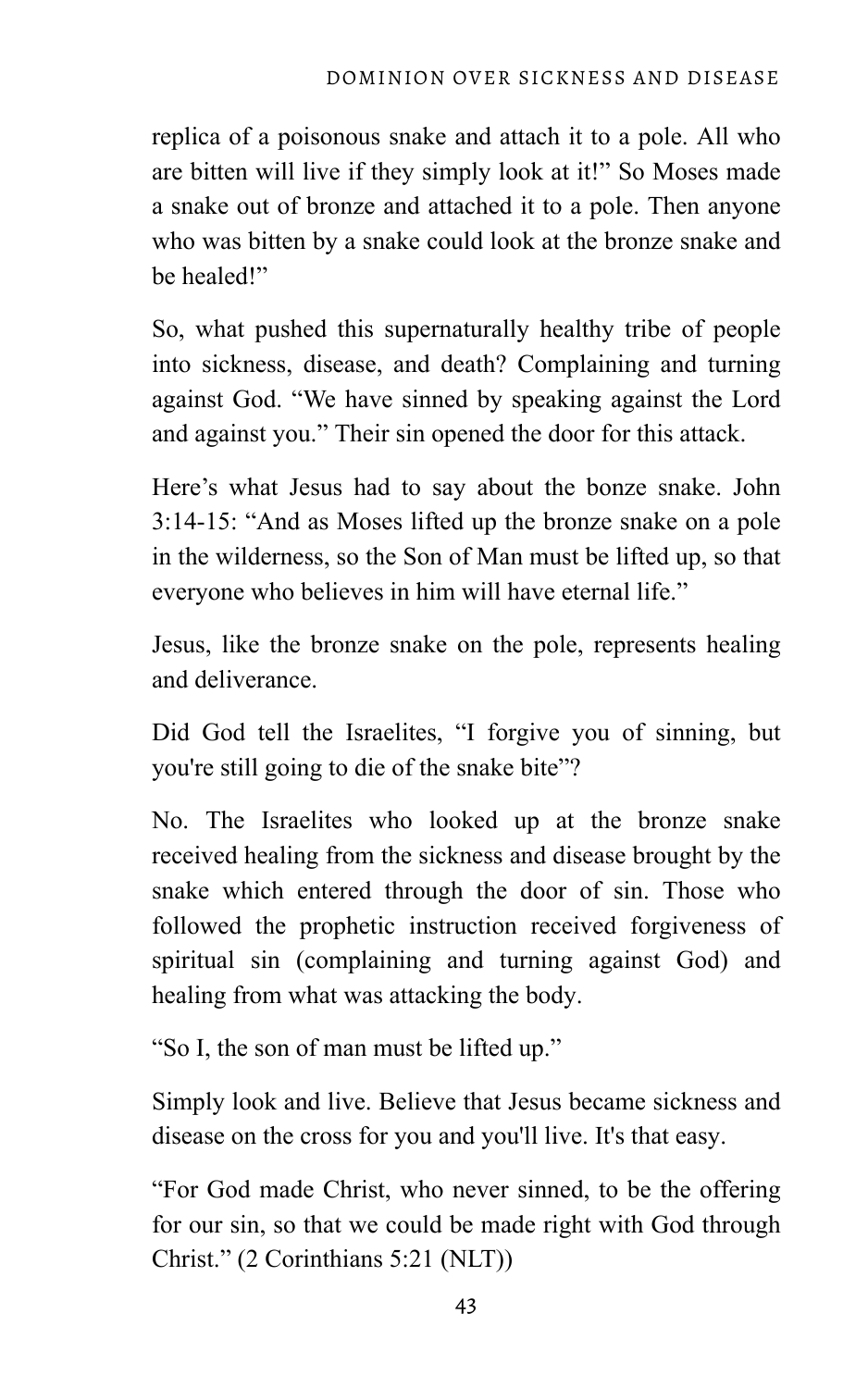In Koine Greek, the original language in which the Book of Corinthians was written, the verse actually says "God made Christ who never sinned to become sin itself."

The sin that was on me, was put on Christ.

That's why God had to turn his face from His Son hanging on the cross at Calvary.

Jesus took my sin, Jesus took my sickness, as if it were His own.

Say this out loud: **Sin, sickness, and poverty** *passed from me* **to Calvary. Righteousness, healing, and prosperity** *passed from Calvary* **to me.**

Jesus took what was meant to be yours and mine so we can receive what belongs to Him: power and dominion over sickness, disease, and the devil.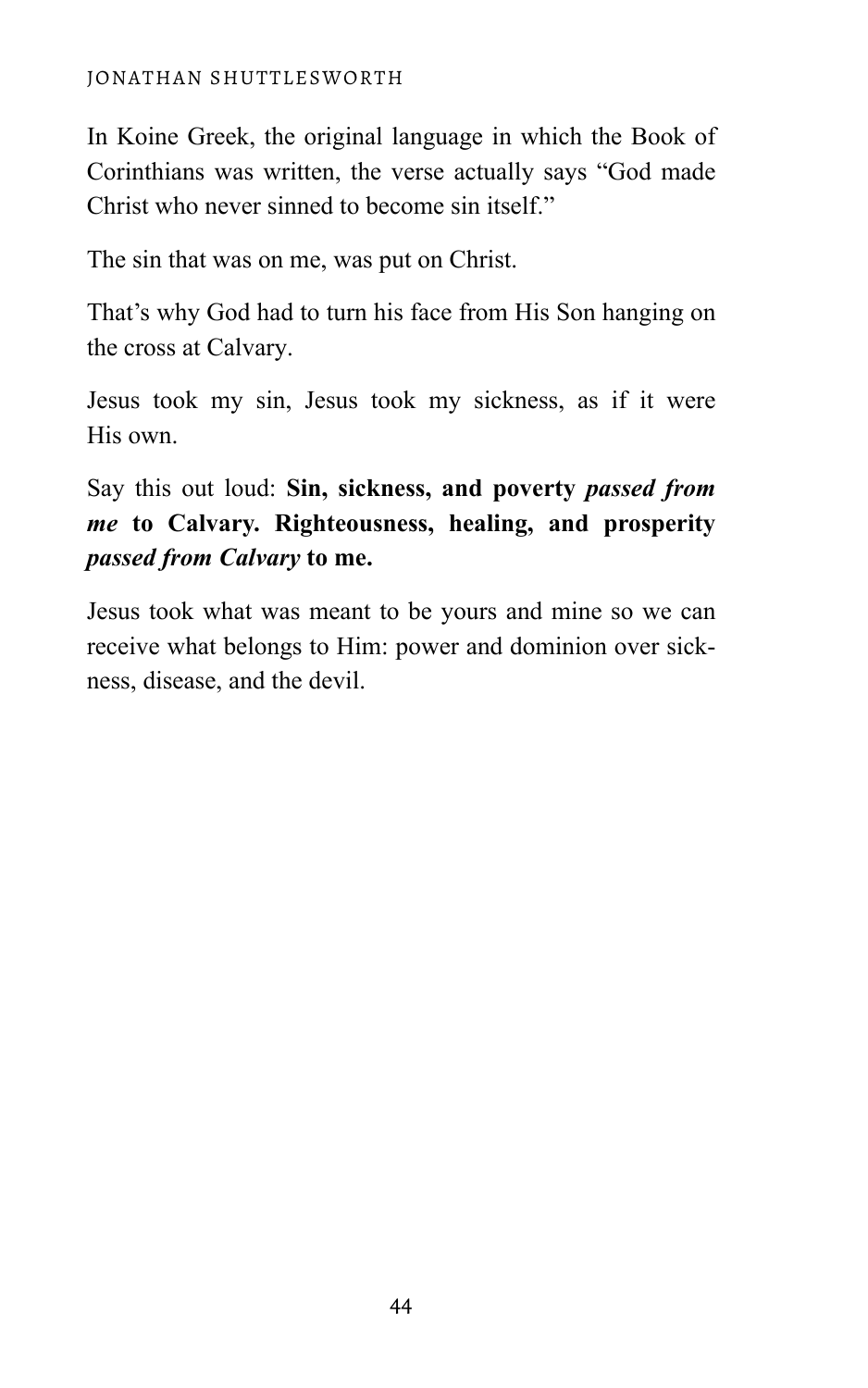# SIX BIBLICAL REASONS WHY YOU CAN BE HEALED IMMEDIATELY



W hat keeps many people from receiving healing is they think 'in God's time', 'when He's ready'.

Jesus is always ready. Jesus is always willing. Jesus already paid the price for your healing.

Here are six Biblical reasons why you can expect to be healed immediately, today.

#### 1: UNDERSTAND IMMEDIATELY

The word immediately is used fifty-five times in the Bible, all of which are in the New Testament. Most surround the miracle healing and deliverance ministry of Jesus.

Never was anyone in the Bible told to come back tomorrow or 'I'm not healing you today.' Immediately his eyes came open. Immediately the boy heard and spoke.

Jesus Christ has not changed. He is the same yesterday, today and forever. Understand immediately.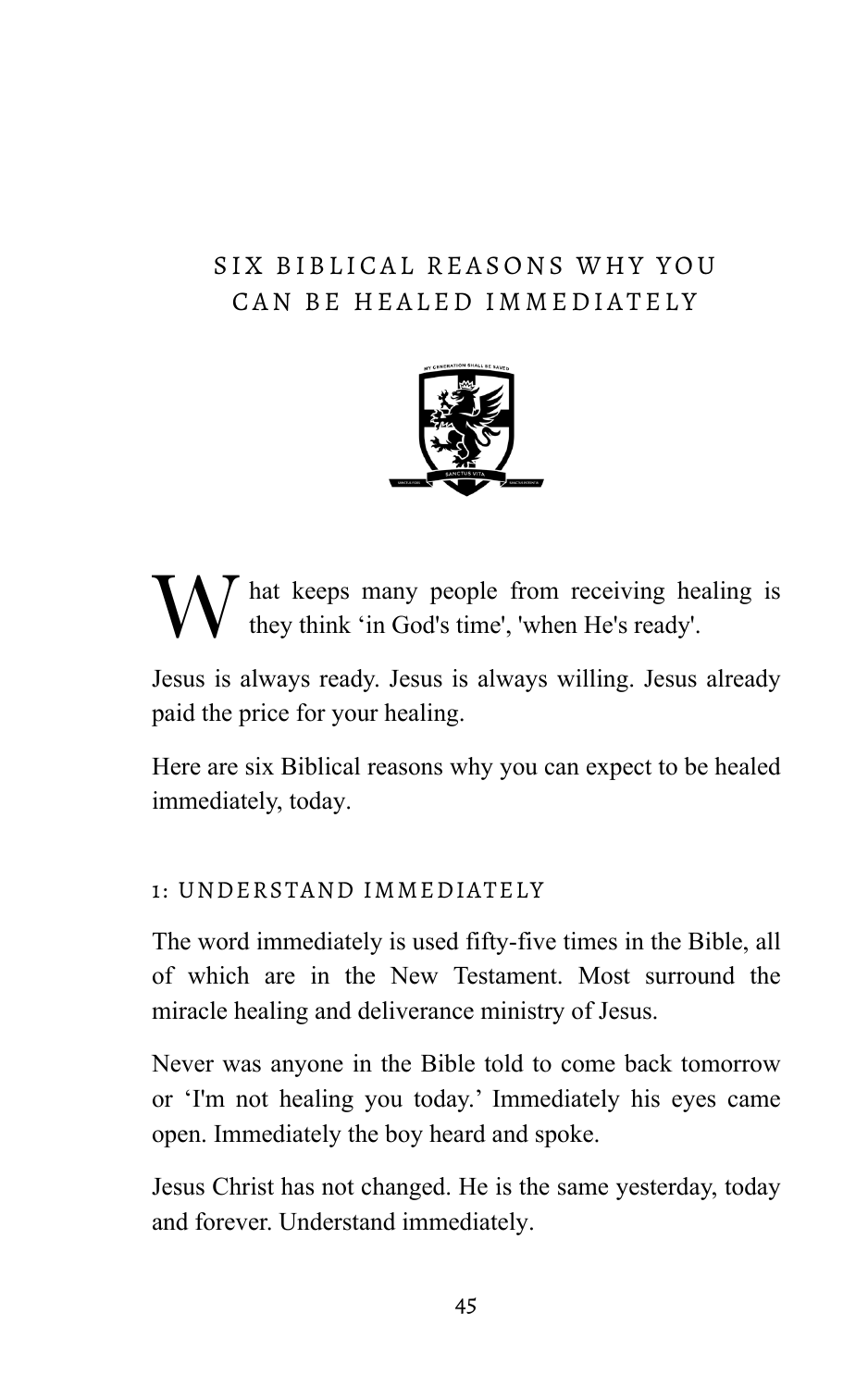# 2: JESUS FEELS WHAT YOU FEEL

Matthew 8:16-17 (KJV) says, "When the even was come, they brought unto him [Jesus] many that were possessed with devils: and he cast out the spirits with his word, and healed all that were sick: that it might be fulfilled which was spoken by Esaias the prophet, saying, Himself took our infirmities, and bare our sicknesses."

Hebrews 4:15 (KJV) continues by showing the resurrected Jesus, seated next to the Father, "Seeing then that we have a great high priest, that is passed into the heavens, Jesus the Son of God, let us hold fast our profession. For we have not an high priest which cannot be touched with the feeling of our infirmities; but was in all points tempted like as we are, yet without sin.

Jesus put on a flesh body, lived in that human body. He feels what you feel. And He took on whatever you're battling. He took it to the cross with Him. He understands.

## 3: HE HAS COMPASSION

Isaiah 49:14: "Yet Jerusalem says, "The Lord has deserted us; the Lord has forgotten us."

Have you ever felt that way? Any time the devil tries to attack with sickness and disease, self-doubt often follows. It's Satan's two-pronged attack. He not only wants you to be sick, he wants you to think you did something to tick God off, or he's forgotten about you, or he's mad at you.

Here's God's response in verses 14-15: "Never! Can a mother forget her nursing child? Can she feel no love for the child she has borne? But even if that were possible, I would not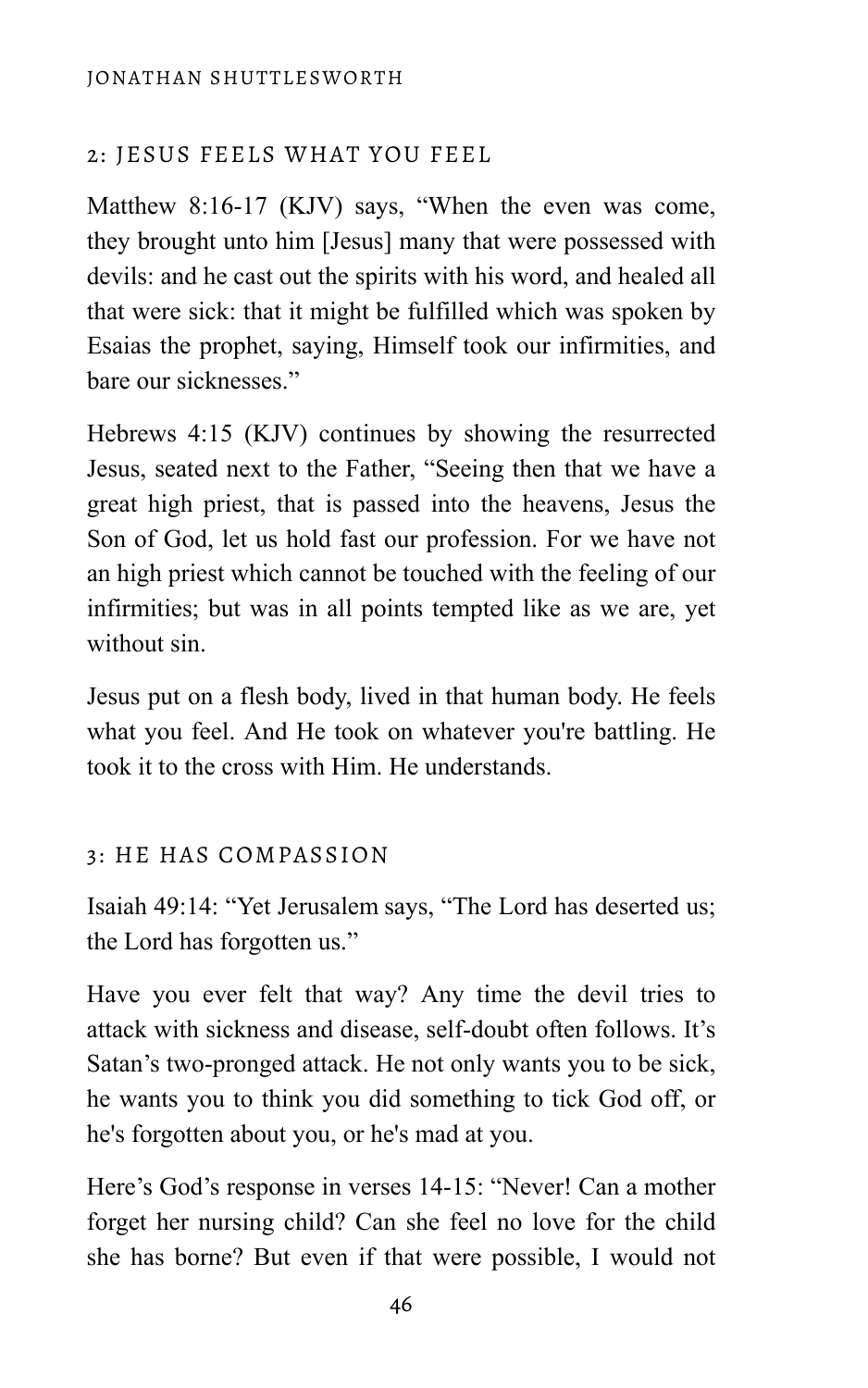forget you! See, I have written your name on the palms of my hands<sup>"</sup>

Jesus doesn't just feel what you feel. He has compassion about what you're going through. Understand that Jesus loves you.

Look at Jesus's response to two blind men sitting along the road in Matthew 20:29-33. "As Jesus and the disciples left the town of Jericho, a large crowd followed behind. Two blind men were sitting beside the road. When they heard that Jesus was coming that way, they began shouting, "Lord, Son of David, have mercy on us!"

"Be quiet!" the crowd yelled at them.

But they only shouted louder, "Lord, Son of David, have mercy on us!"

When Jesus heard them, he stopped and called, "What do you want me to do for you?"

"Lord," they said, "we want to see!" Jesus felt sorry for them and touched their eyes. Instantly they could see! Then they followed him.

Jesus had compassion on them. But it wasn't an empty compassion. His compassion moved Him to action.

You don't have some unfeeling idol, like the Dagon the Philistine god, that you serve. You have a compassionate Redeemer.

Understand His compassion. Study it. Discover it. Be consumed by it.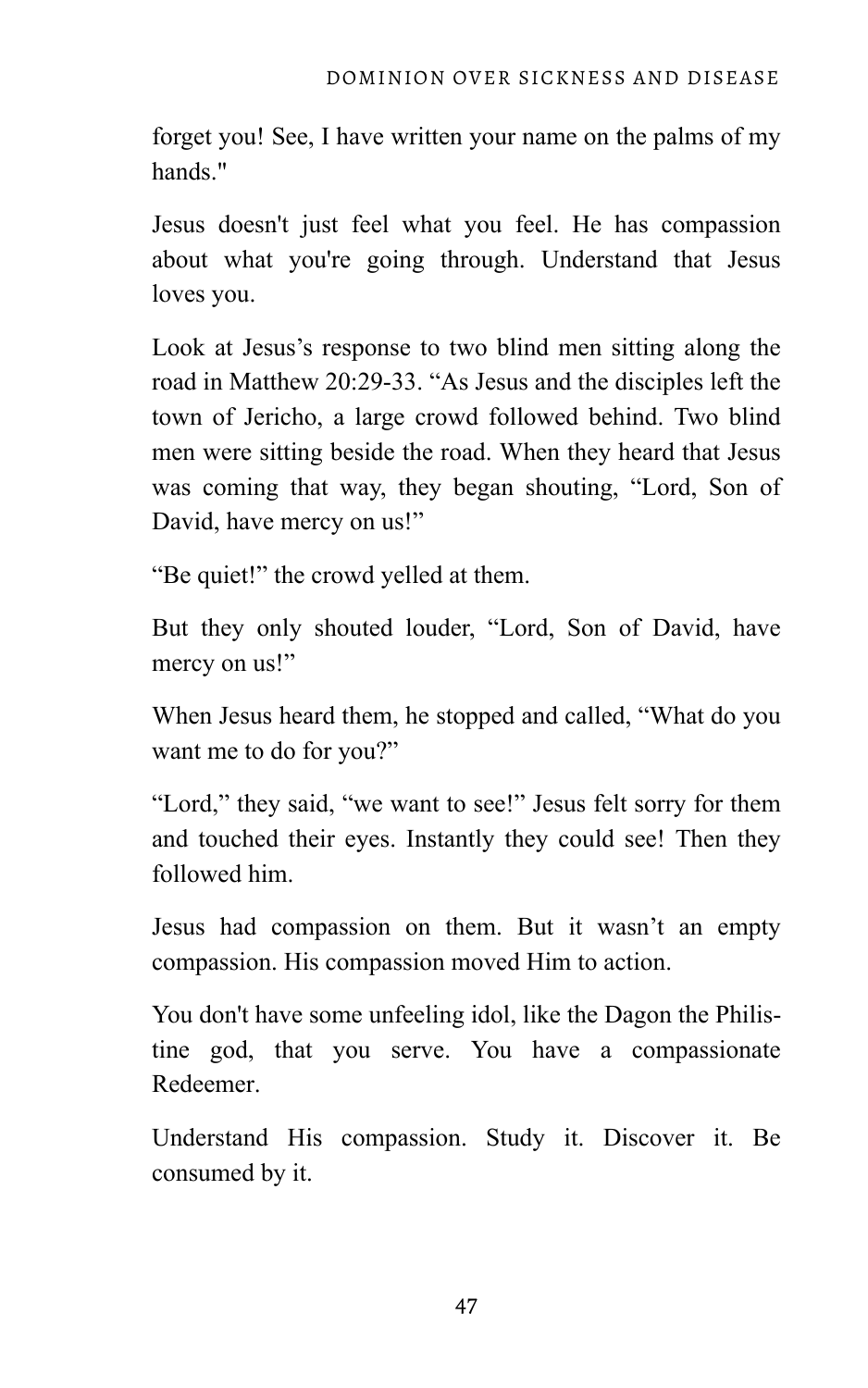## 4: HEALING IS THE CHILDREN'S BREAD

It is God's responsibility to heal you and God is not delinquent in his responsibility.

1 Timothy 5:8 says, "if any provide not for his own, and specially for those of his own house, he hath denied the faith, and is worse than an infidel."

But God is three times Holy. "Holy, holy, holy is the Lord God, the Almighty—the one who always was, who is, and who is still to come." (Revelation 4:8)

God is not an infidel. He provides for His family, for His children.

His children's bread is healing, their daily provision.

Say this out loud: **Daily provision is my bread.**

"Give us this day our daily bread…" You don't have to wonder "will God heal me today?" There's daily bread already made available to you.

This is one of the things that got me healed years ago when I was battling something in my body. I was wondering when the Lord was going to heal me. Then I got this revelation that there's a daily provision of healing. Healing is the children's bread.

Take a look at the Gentile woman in Matthew 15 who approached Jesus about her tormented daughter. Now, during Jesus's earthly ministry, He was called to minister to the Jewish people. "A Gentile woman who lived there [Galilee] came to him [Jesus], pleading, "Have mercy on me, O Lord, Son of David! For my daughter is possessed by a demon that torments her severely."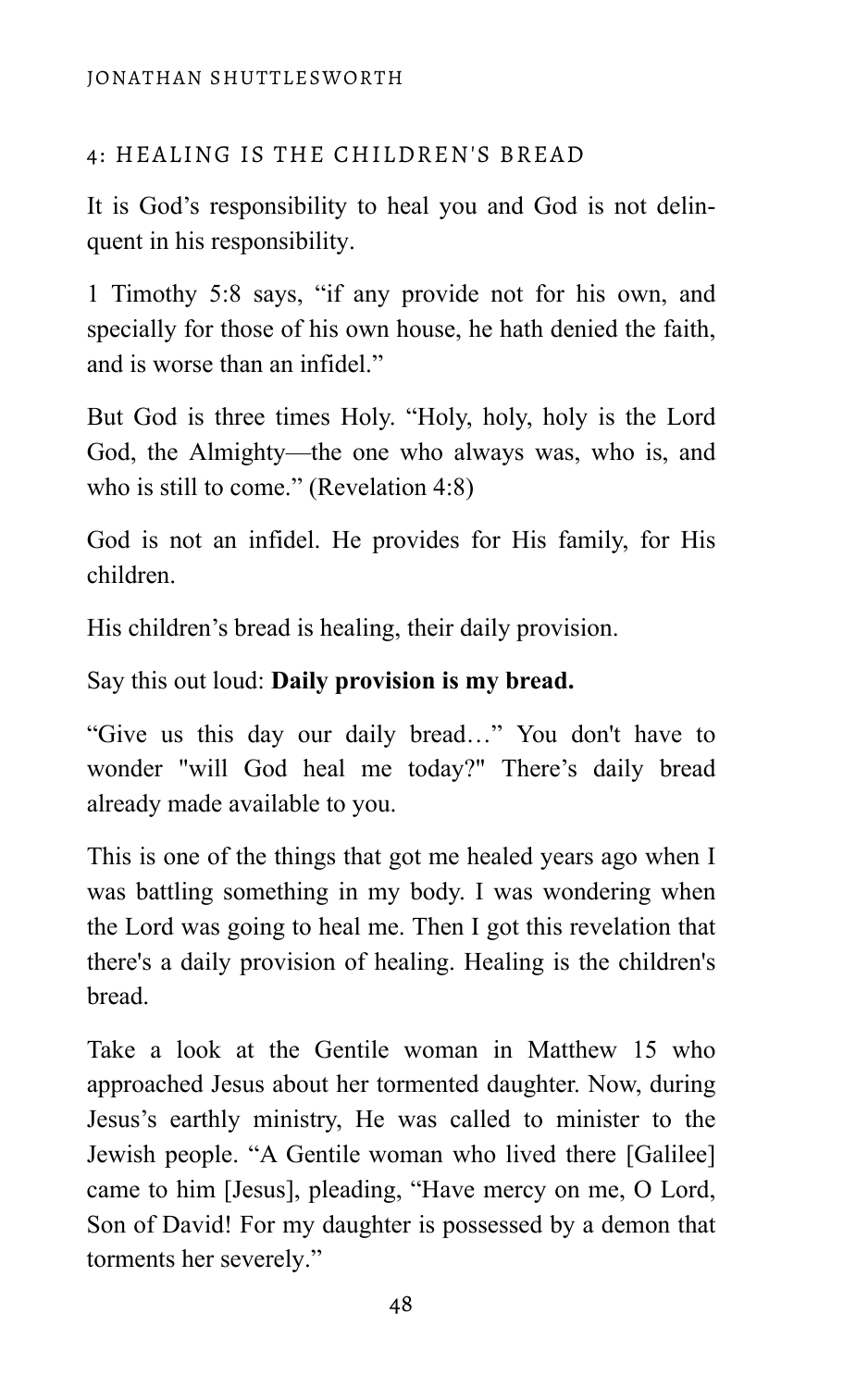But Jesus gave her no reply, not even a word. Then his disciples urged him to send her away. "Tell her to go away," they said. "She is bothering us with all her begging."

Then Jesus said to the woman, "I was sent only to help God's lost sheep—the people of Israel."

But she came and worshiped him, pleading again, "Lord, help me!"

Jesus responded, "It isn't right to take food from the children and throw it to the dogs."

She replied, "That's true, Lord, but even dogs are allowed to eat the scraps that fall beneath their masters' table."

"Dear woman," Jesus said to her, "your faith is great. Your request is granted." And her daughter was instantly healed."

Even the crumbs that fall from the children's table have the ability to expel all sickness and disease.

But now we are grafted into the Family of God, and we get more than just crumbs; we get to eat at the baker's table, we get the bread itself.

# 5: SICKNESS IS OPPRESSION FROM THE DEVIL

I John 3:8 (NLT) says, "But the Son of God came to destroy the works of the devil."

Sickness is from the devil. For this reason was the son of God made manifest that he might destroy the devil's work.

Was He able to accomplish it?

Isaiah 54:13-14 (KJV): "And all thy children shall be taught of the Lord; and great shall be the peace of thy children. In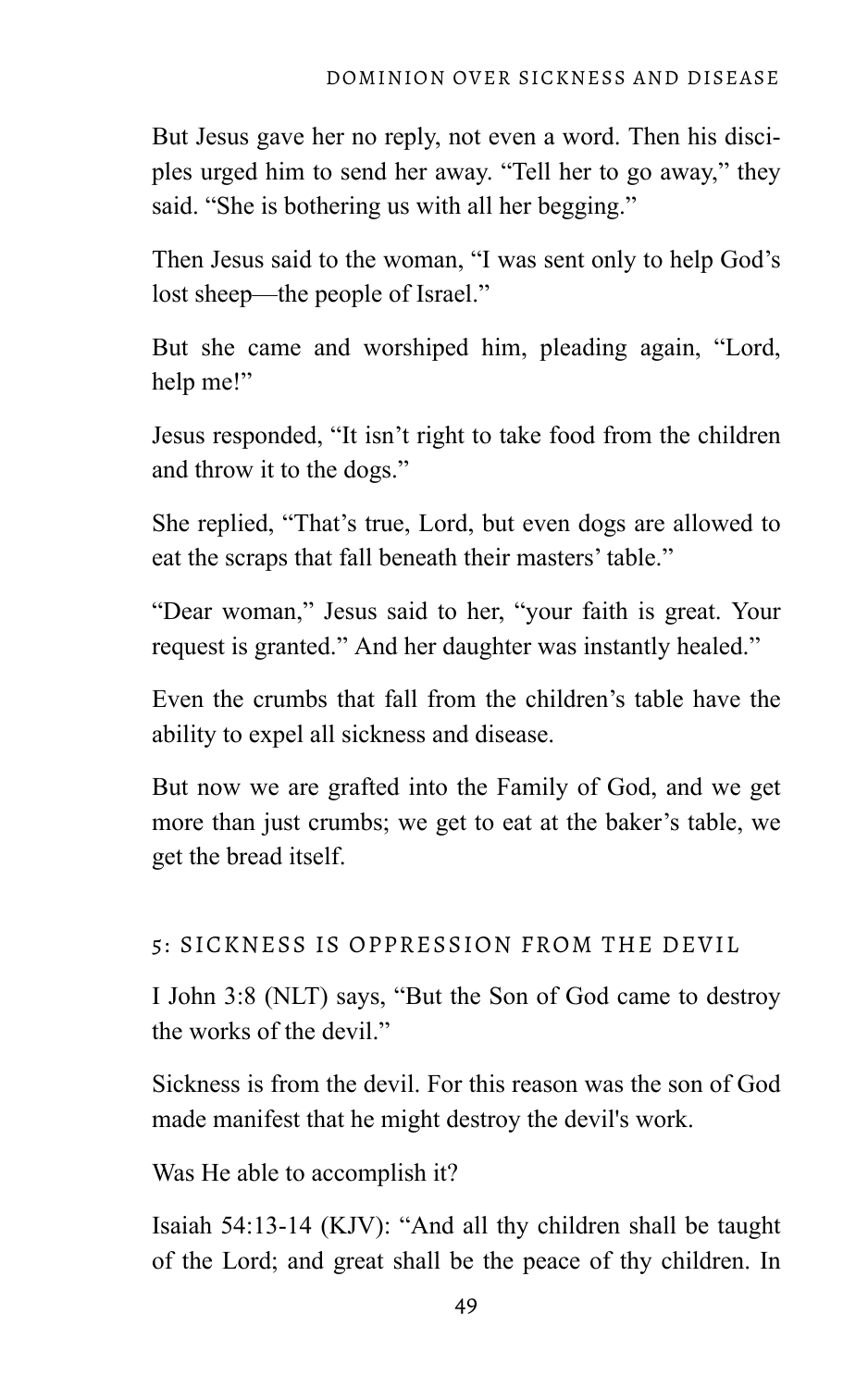righteousness shalt thou be established: thou shalt be far from oppression; for thou shalt not fear: and from terror; for it shall not come near thee."

When Jesus said "it is finished," our battle against sickness and disease was finished. He accomplished the work.

Sicknesses and oppression are from the devil. Jesus came to destroy the devil's work and when he said it is finished, he completed it.

Isaiah 54 says "oppression, sicknesses"—according to Acts 10:38 sickness is oppression—"shall be far from you."

Sickness is not a continual battle.

## 6: GOD WANTS US TO ACT AND THINK LIKE HIM

Proverbs 3:27-28 (NLT): "Do not keep good from those who should have it, when it is in your power to do it. Do not say to your neighbor, "Go, and return tomorrow, and I will give it," when you have it with you. Do not plan for your neighbor to be hurt, while he trusts you enough to live beside you."

The sixth reason why you can expect God to heal you today: when God teaches us, or gives us instruction, He's directing us to act like Him and think like Him.

If it's in your power to help someone, don't tell them to come back tomorrow. Help them now.

Is it in God's power to help you today? Is God a hypocrite? No, He is not.

Then he won't tell you to come back tomorrow. He'll help you, and by "help" I mean He'll heal you today.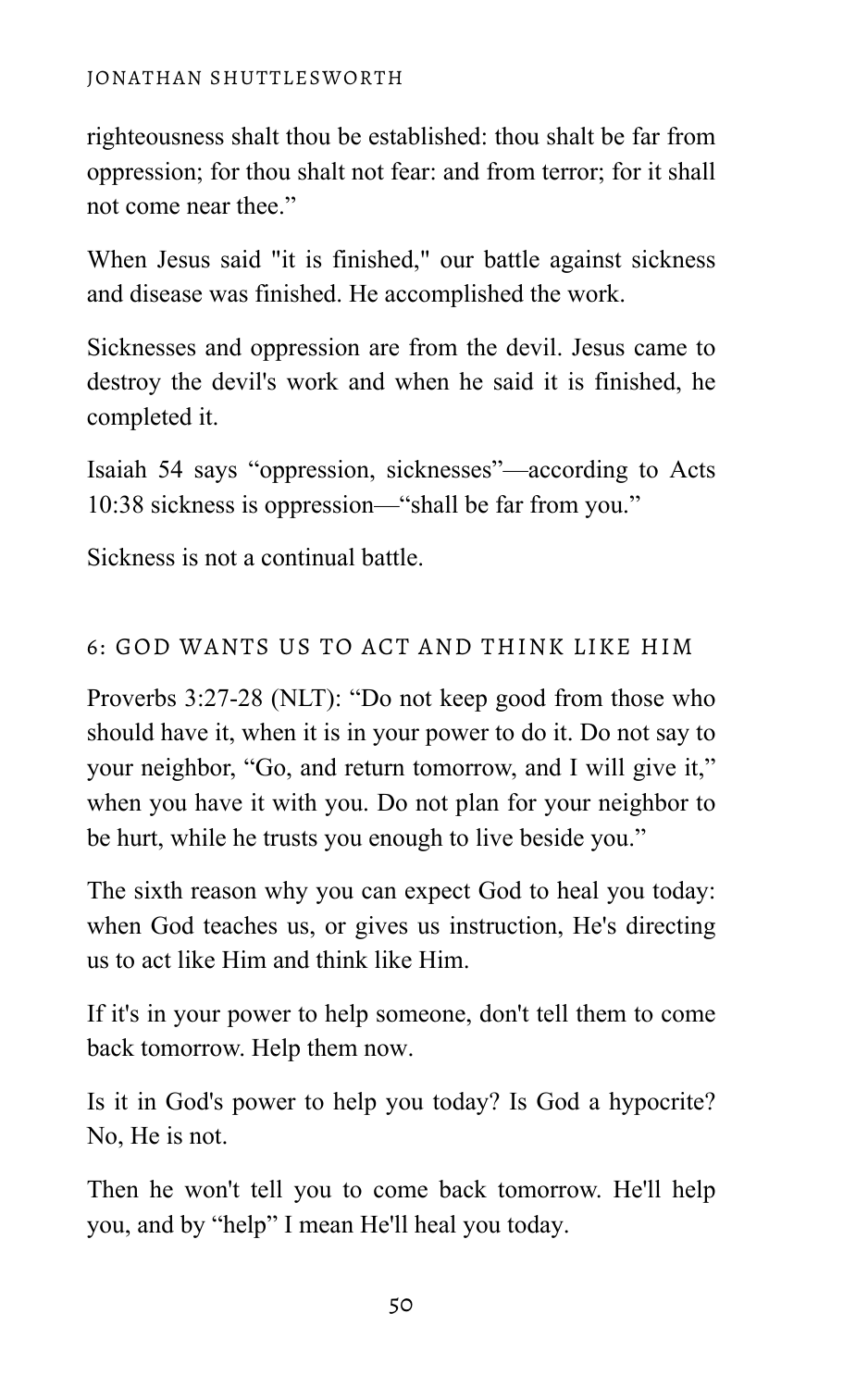# READER NOTES: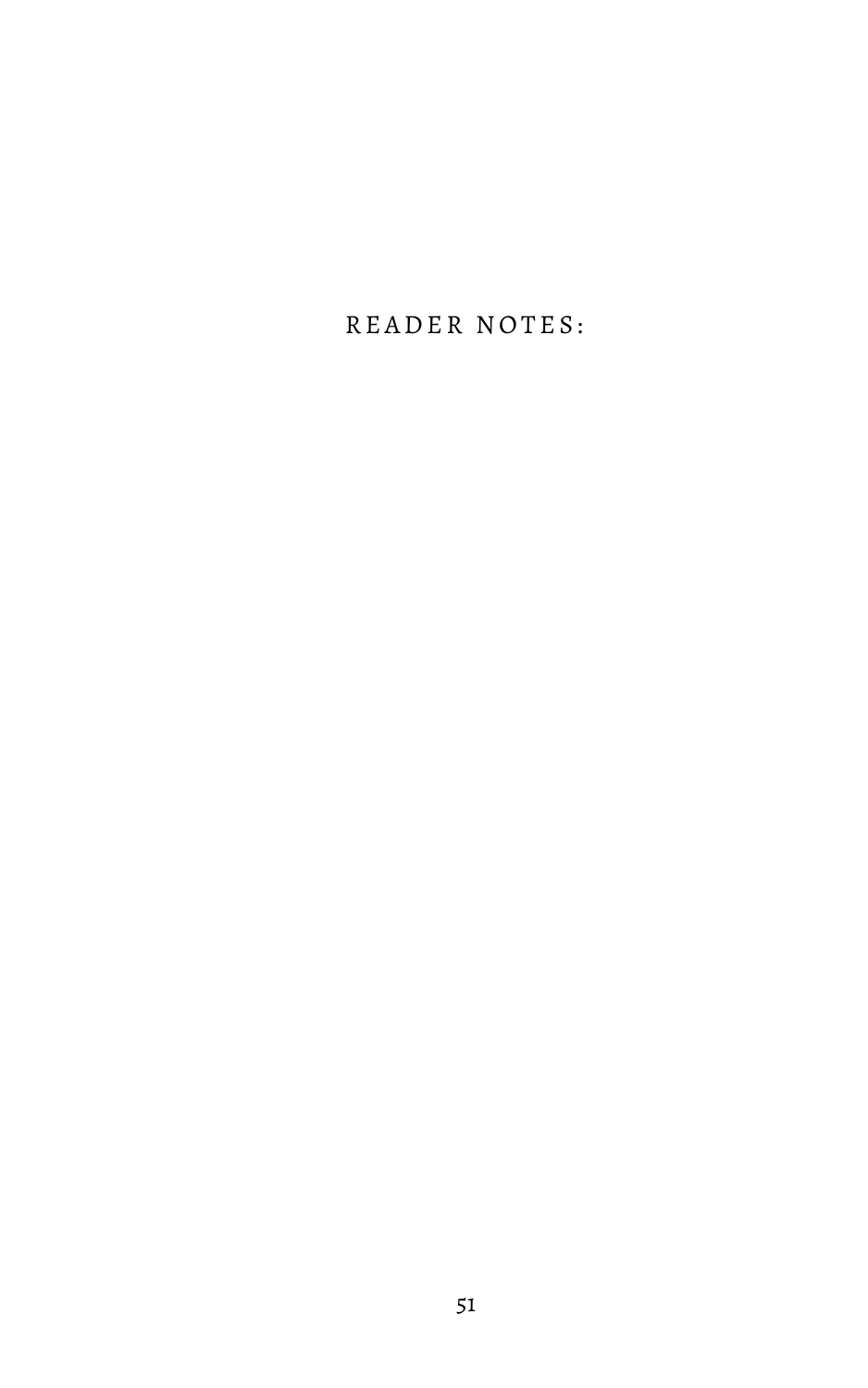